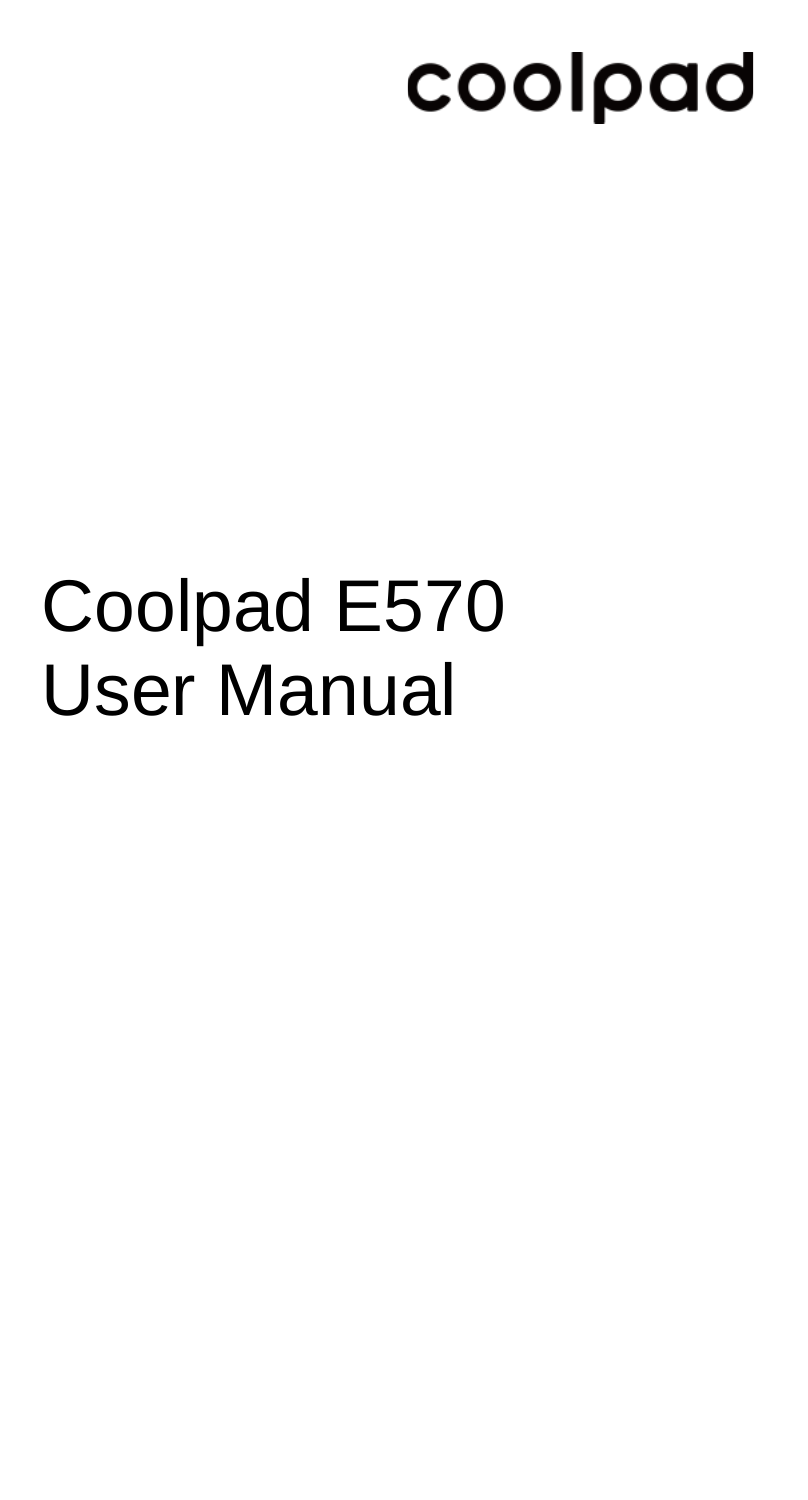## **A MESSAGE FROM COOLPAD**

Thank you for purchasing your **Porto S E570** mobile phone! Please follow these simple - but *important* - instructions for optimal use of your new phone:

Before using your phone for the first time, please carefully read this User Guide, especially the safety information.

**Note:** Products or services of the vendor or carrier are subject to change within this User Guide without prior notice.

Application features and functions may vary among countries, regions or hardware specifications, and any third-party application malfunctions are the responsibility of those manufacturers.

Exercise caution when editing User Registration Settings as this may cause functional or compatibility problems for which Coolpad will not be responsible.

Most of all, we want you to thoroughly enjoy your new **Porto S E570** phone and get the most out of all of its remarkable features!

Please note that high volume can damage your ears.

Please note that absence of WiFi will use your data which could cost you amount of money according to your tariff with operator. For more detailed information over features and safety

precautions, please refer to User guide in the operating system and Safety and regulatory guide.

User guide app can be launched by tapping Porto S E570! icon on the Home screen.

For more detailed information on safety precautions, please refer to Safety and regulatory guide.

In the event of a problem, please use the included handbooks. If the problem persists, contact the vendor or visit our website www.coolpad.eu or contact us directly by email at Europe@coolpad.com for our local technical support.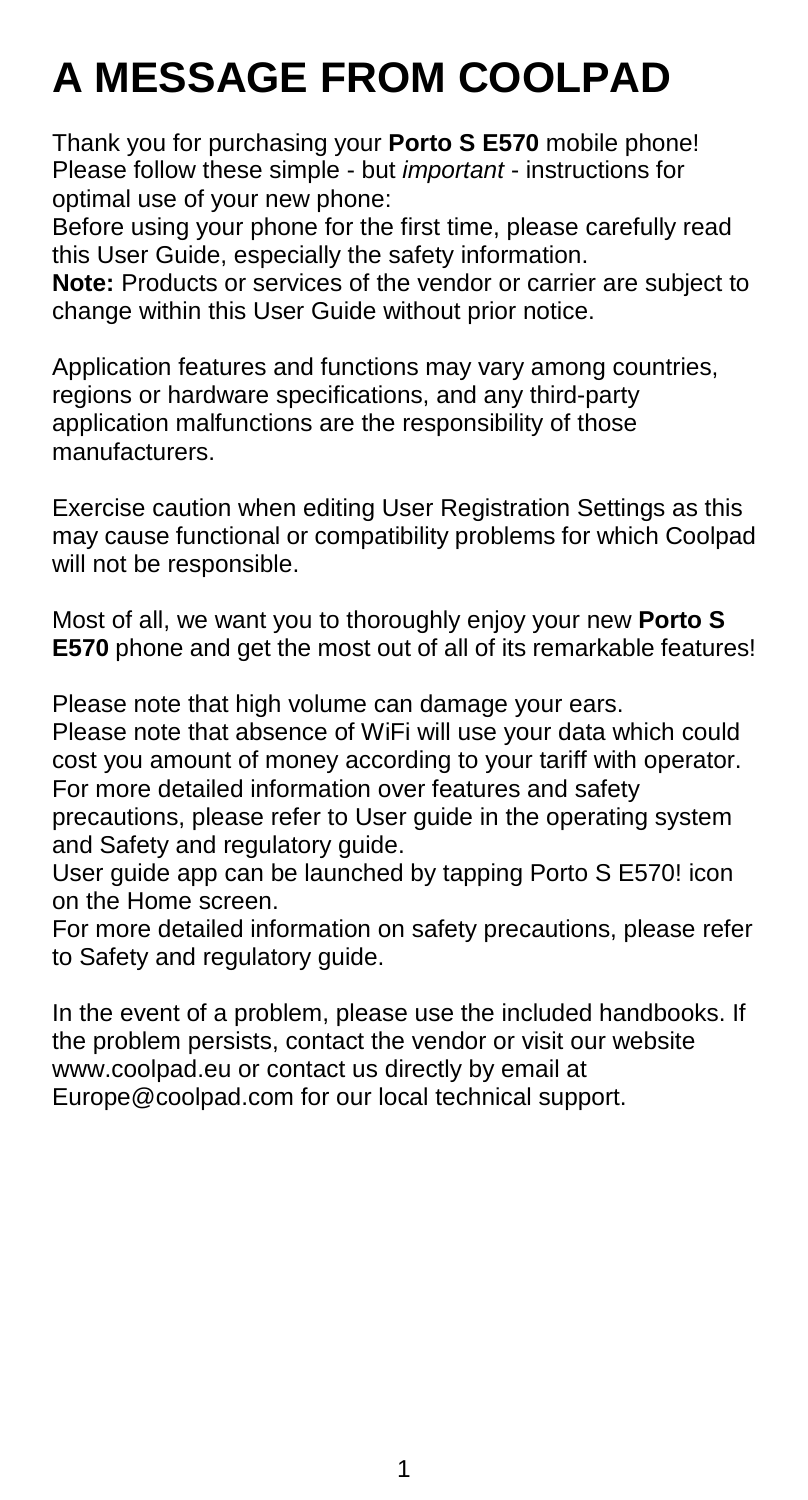## **TRADEMARKS AND COPYRIGHTS**

Copyright © 2015 Coolpad Technologies Inc. All Rights Reserved. All materials in this document including, without limitation, the design, the text, and any and all marks (unless otherwise indicated) are the property of Coolpad Technologies, Inc. Coolpad and the Coolpad logo are registered trademarks of Yulong Computer Telecommunication Scientific (Shenzhen) Co., Ltd. Google, Android, Gmail, Hangouts, Google Play, YouTube and additional related marks are trademarks of Google Inc.

Note: Pictures shown are for illustration only and do not represent actual devices.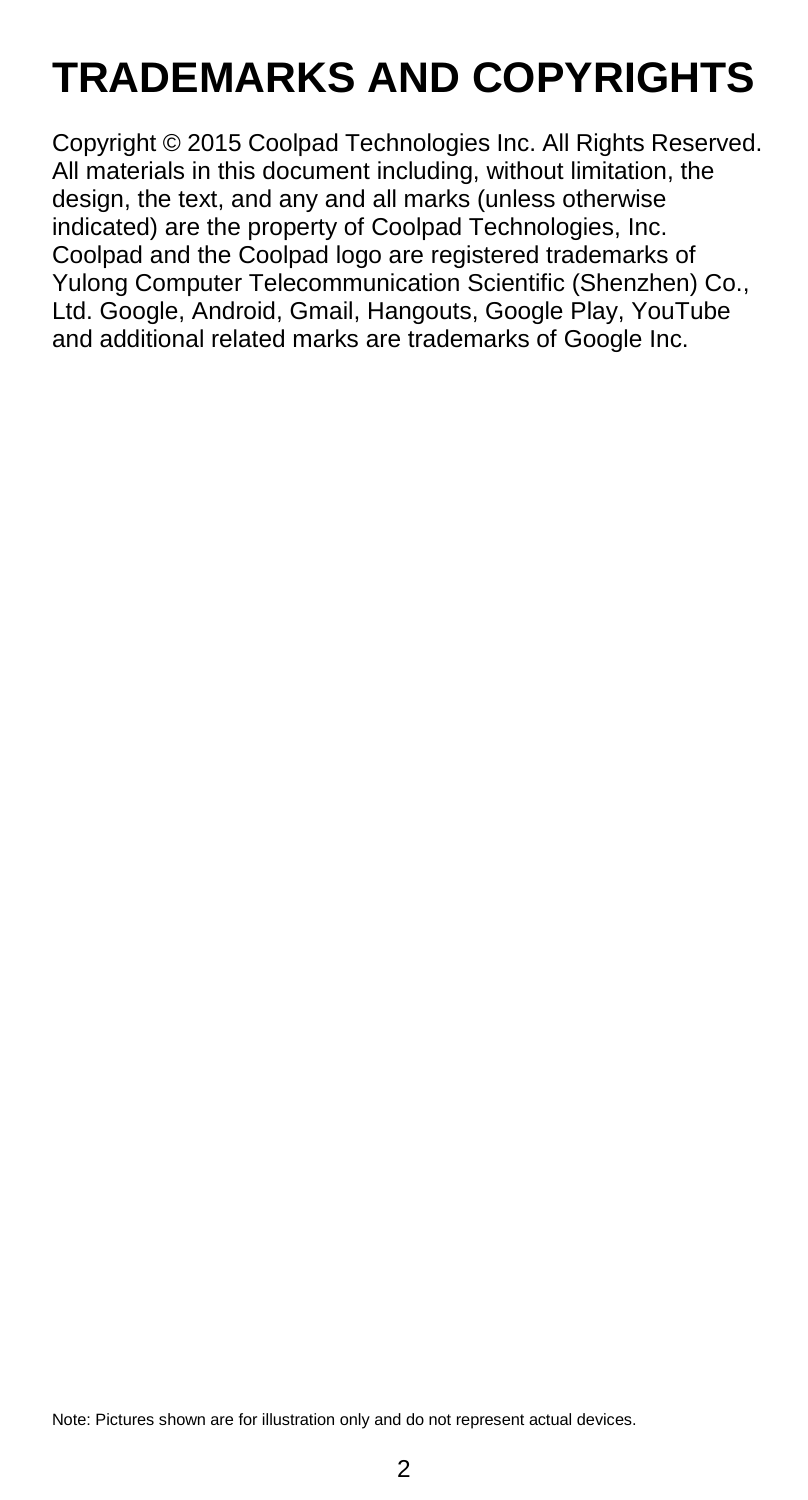## **GETTING STARTED**

Get off to a running start with your new **Coolpad E570!**

## **Device layout**

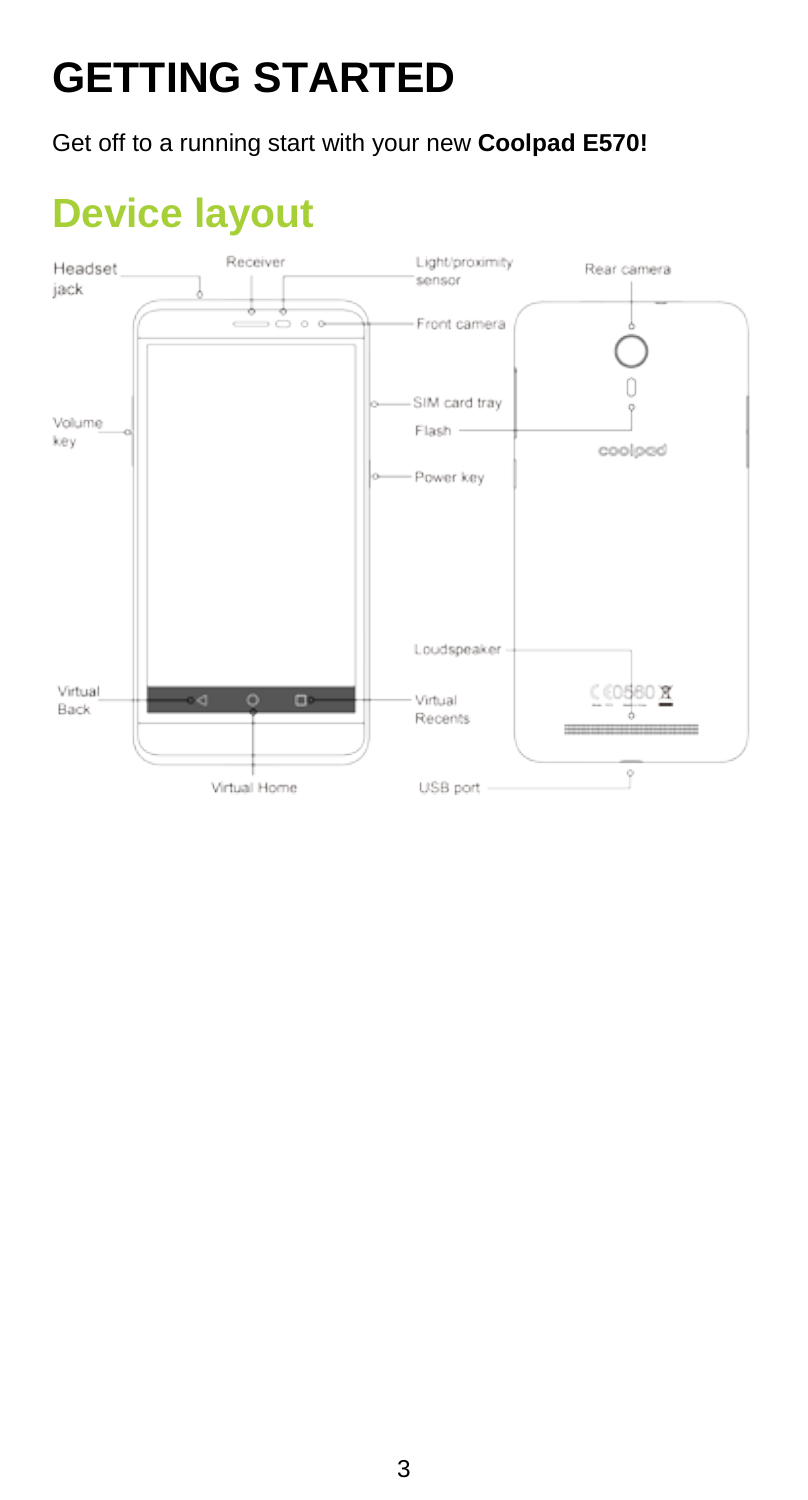### **Main keys**

| Key         | Function                                                                                 |  |  |  |  |
|-------------|------------------------------------------------------------------------------------------|--|--|--|--|
| Power       | . Press and hold to turn your phone on or off.<br>. Press to turn on or lock the screen. |  |  |  |  |
| Recents     | • Tap to open the list of recent apps.                                                   |  |  |  |  |
| Home        | • Tap to return to the Home screen.                                                      |  |  |  |  |
| <b>Back</b> | • Tap to return to the previous screen.                                                  |  |  |  |  |
|             | . Press to adjust the phone volume.                                                      |  |  |  |  |

### **Charging the battery**

- 1. Connect one end of the data cable to the USB port. This is located at the bottom of the phone.
- 2. Connect the other end to the travel adapter.<br>3. Connect the travel adapter to an electrical or
- Connect the travel adapter to an electrical outlet to fully charge the phone.

#### **Note**:

- Use the travel adapter that comes with the phone; using other adapters may damage your phone.
- Charging your phone through a USB cable that is attached to a laptop takes more time than charging it with the travel adapter.
- The phone will power off automatically when the battery is too low. Charge the battery if this happens. When the battery is critically low, the charging status may not be displayed immediately (you must wait before it is displayed). Using the phone to play games or perform other activities during the charging process may cause the phone to power off due to low battery.
- The battery will gradually discharge if it is left unused for a long period of time. Before using the battery again, you must recharge it in order to power on and use your phone normally.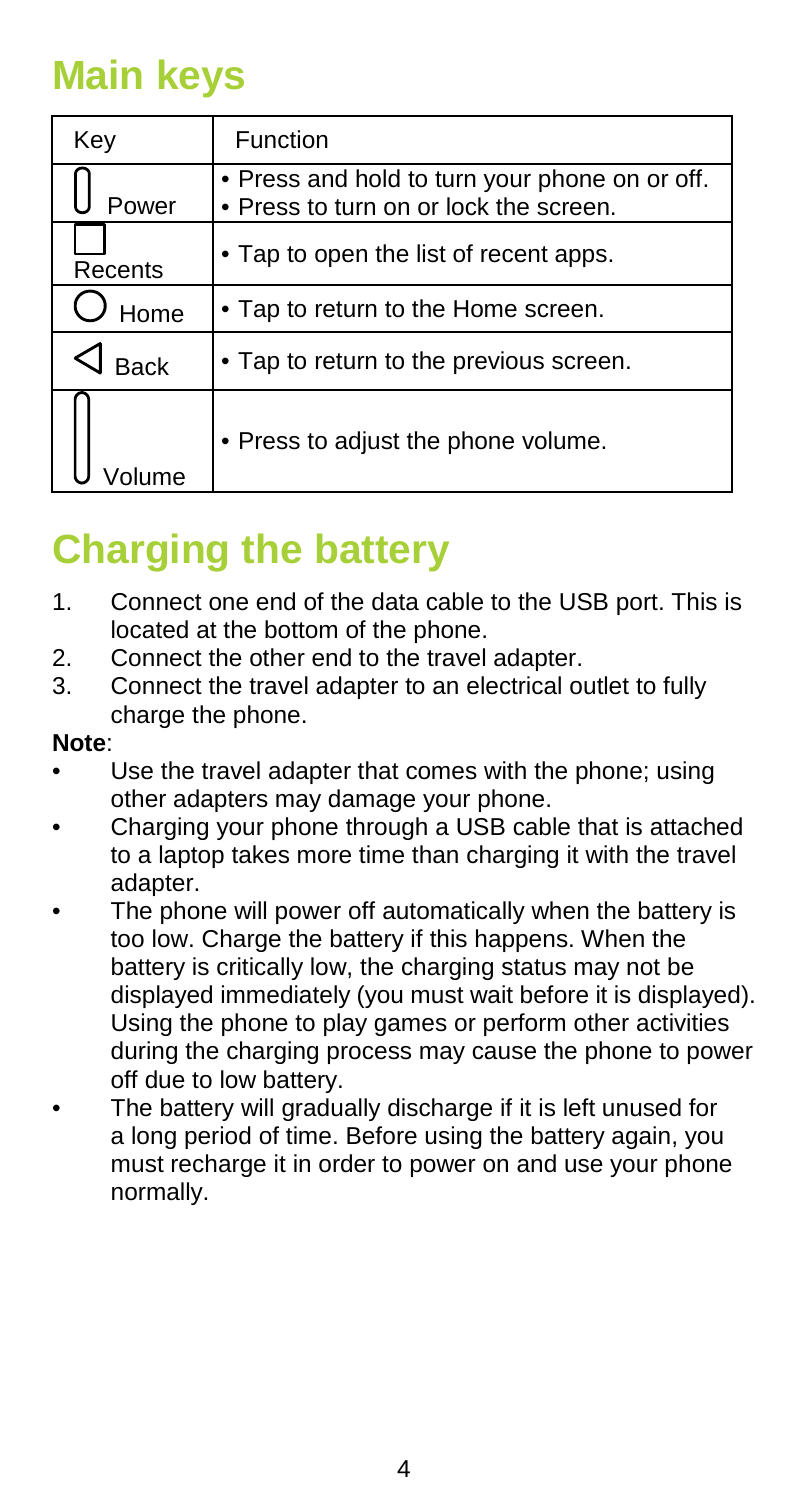### **SIM card and Micro SD card**



1. Insert the ejection pin into the hole to loosen the card tray.



2. Pull out the card tray gently. Place the Micro SIM card on the card tray 1 and place Nano SIM card or Micro SD card on the card tray 2.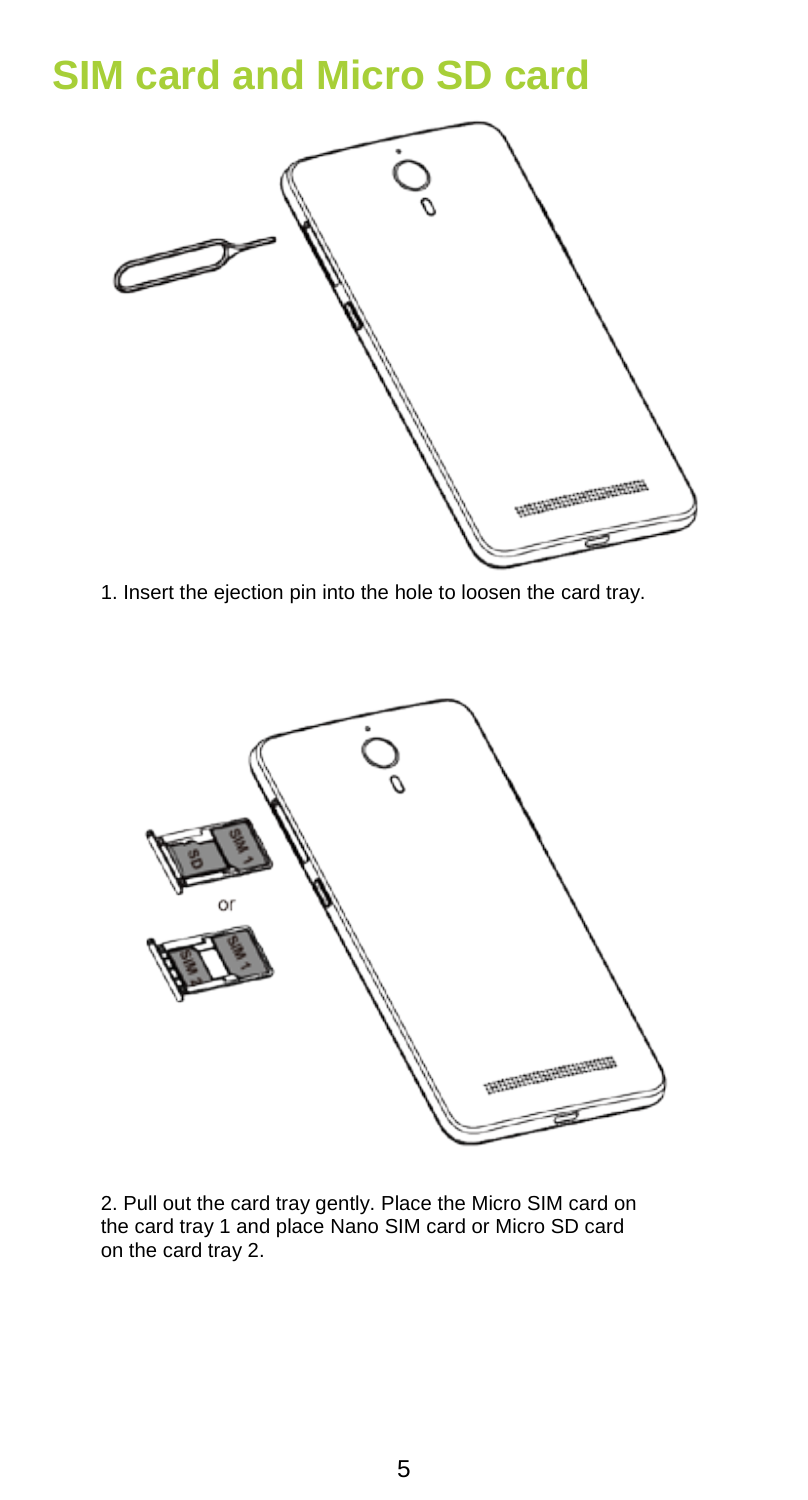### **Power on/off, Restart and Aeroplane mode**

The Power key is located on the upper, right-hand side of your phone.

**Power on:** When the phone is off, press and hold the Power key for a few seconds to turn on the phone.

**Power off:** When the phone is on, press and hold the Power key until the options pop up. Select Power off to turn off the phone. **Restart**: When the phone is on, press and hold the Power key until the options pop up. Select Restart to restart the phone. **Airplane mode:** When the phone is on, press and hold the Power key until the options pop up. Select Airplane mode and the phone will automatically disable all signal transmission.

**Note**: You can also tap **O** on the Home screen and then tap **Wireless & networks** > **More** > **Airplane mode**.

### **Locking/unlocking the screen**

Locking the phone turns the screen off and prevents unintended operations. To lock the screen while using the phone, simply press the Power key. Also, if the phone is not used for a specified period of time, the screen turns off and automatically locks. To unlock the screen, press the Power key to turn on the screen

and slide  $\overline{u}$  up.

**Note:** Tap  $\frac{100}{20}$  > **Security** > **Screen lock** > **Pattern** to set the type of lock screen.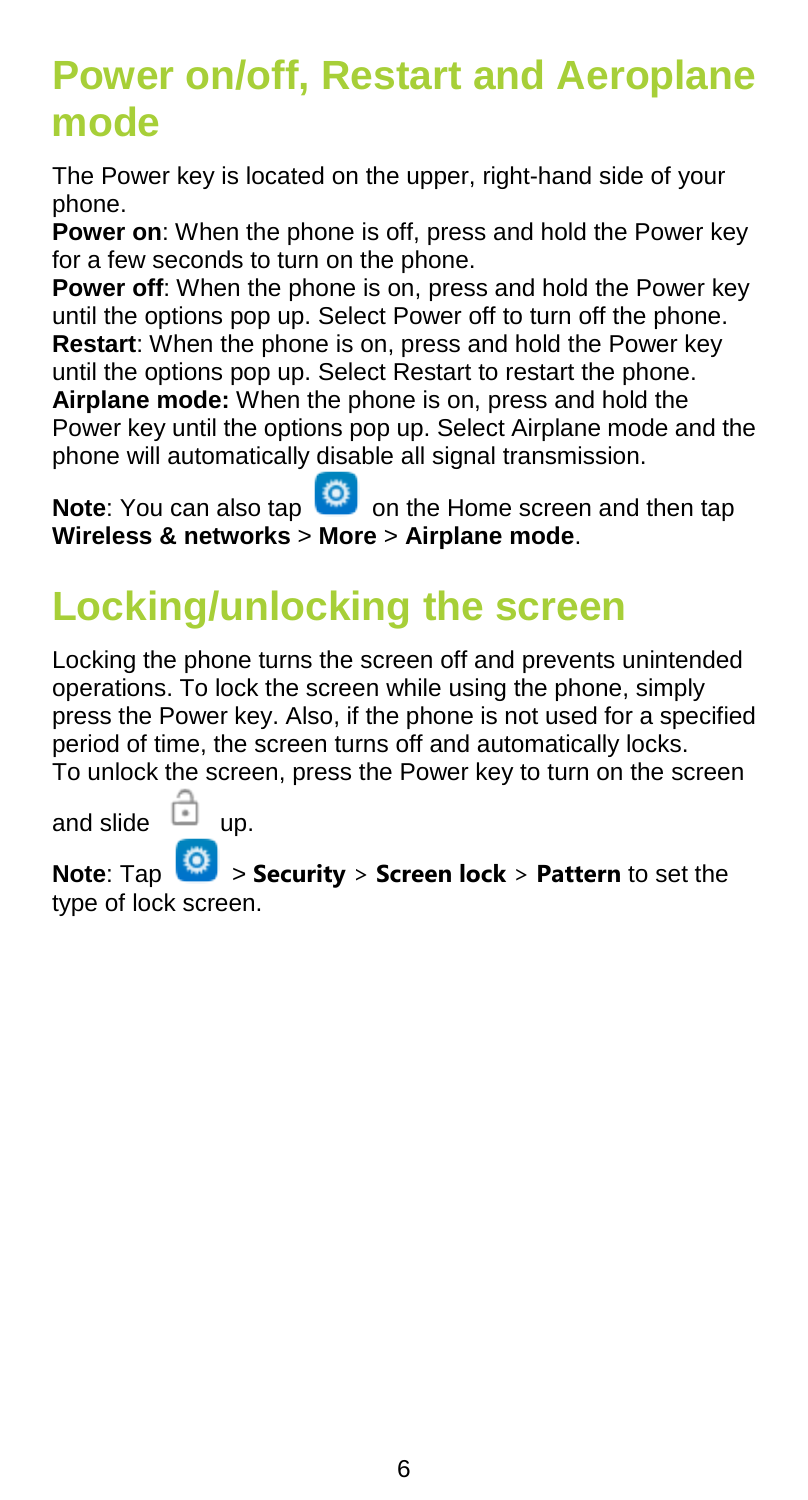### **Touch screen**

#### **Tapping**

To open an app or to launch other functions, tap it with your finger.



#### **Tapping and holding**

Tap and hold an item or the screen for more than 2 seconds to access available options.



#### **Dragging**

To move an item, tap and hold it and drag it to the target position.

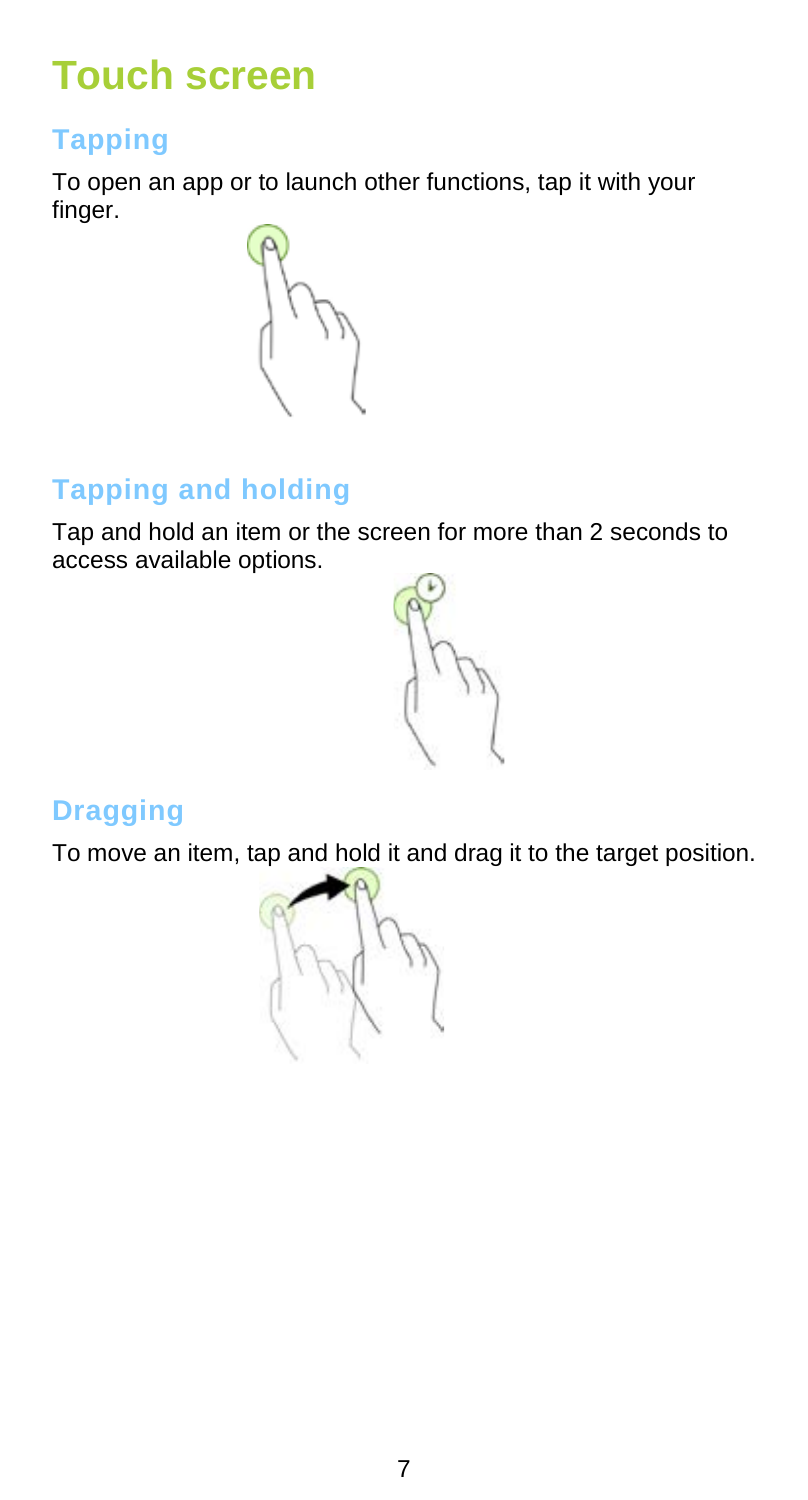#### **Double-tapping**

Double tap on an image to zoom in. Double tap again to return.



#### **Swiping**

Swipe left or right on the Home screen to view other panels.



#### **Spreading and pinching**

Spread two fingers apart on a webpage or image to zoom in a part. Pinch to zoom out.

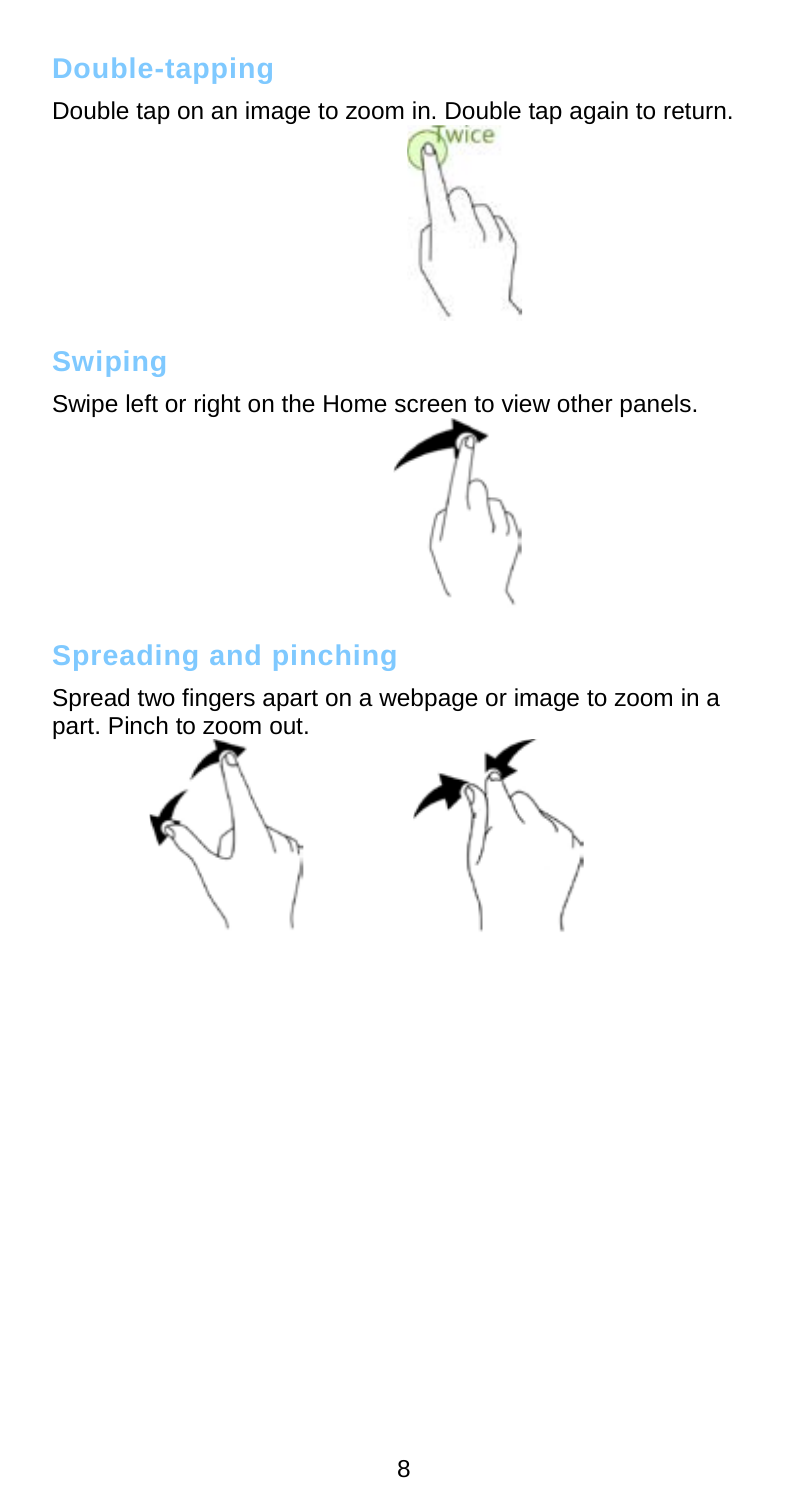### **Home screen**

#### **Basic layout**



#### **Customizing your Home screen**

The Home screen displays widgets, favorite apps, and more. To view other panels, swipe left or right.

On the Home screen, tap and hold an empty area to access the available options including changing wallpaper settings and add widgets.

- To add widgets, tap and hold an empty area on the Home screen, tap **Widgets** $\overline{0}$ , tap and hold a widget, and then drag it to the Home screen.
- To move an app, tap and hold an item on the Home screen. and then drag it to a new location. To move the item to another panel, drag it to the side of the screen.
- To remove an item, tap and hold the item. Then, drag it to

**Uninstall** at the top of the screen.

• To create a folder, tap and hold an app, and then drag it over another app; drop the app when a folder frame appears around the apps; a new folder containing the selected apps will be created. To add more apps to the folder, tap and hold another app, and then drag it to the folder. To rename the folder, tap the folder and then tap the folder name.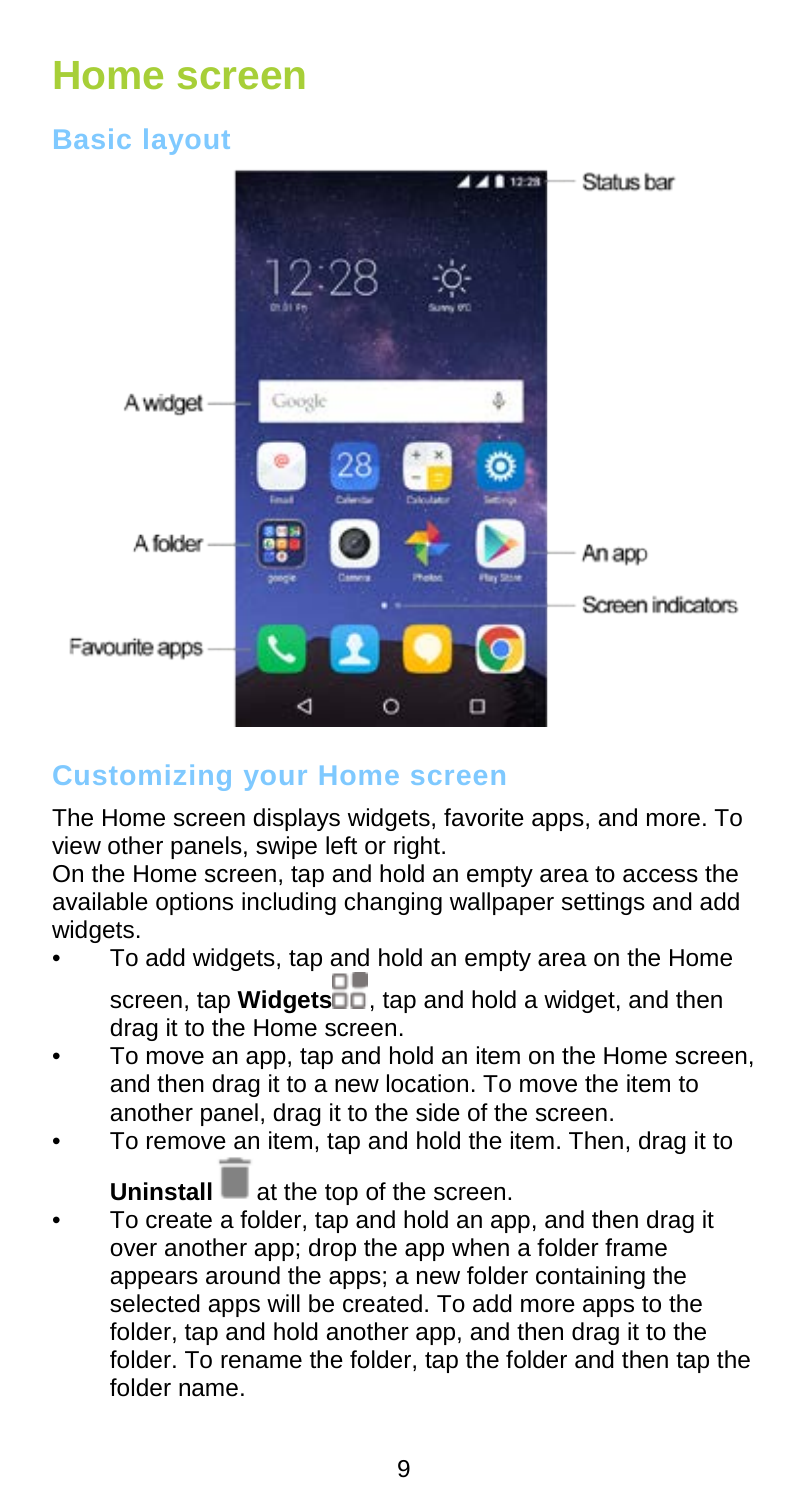### **Notifications and Quick Settings panel**

Notifications alert you to the arrival of new messages, calendar events, and alarms, as well as ongoing events.

- When a notification arrives, its icon appears at the top of the screen. Icons for pending notifications appear on the left. and system icons showing things like the Wi-Fi signal. mobile carrier signal, or battery strength are on the right.
- Swipe down from the top of your phone screen to open the notification panel and view details.
- When you're finished with a notification, swipe it away. To

dismiss all notifications, tap  $\equiv$  at the bottom right of the notifications list.

Use Quick Settings to easily get to frequently used settings, like turning on aeroplane mode. To access the Quick Settings panel, swipe down from the top of your phone screen twice with one

finger or once with two fingers.

To change a setting, just tap the icon:

- **Wi-Fi**: Turn Wi-Fi on or off. To open Wi-Fi settings, tap the Wi-Fi network name.
- **Bluetooth**: Turn Bluetooth on or off. To open Bluetooth settings, tap the word "Bluetooth".
- **Data usage:** See cellular usage data
- 



**Data connection: Turn** on or off cellular data.

- Airplane mode: Turn airplane mode on or off. airplane mode means your phone won't connect to Wi-Fi or a cell signal, even if one is available.
- **Auto-rotate**: Lock your device's orientation in portrait or landscape mode.
- **Flashlight:**  $\blacksquare$  Turn the torch on or off.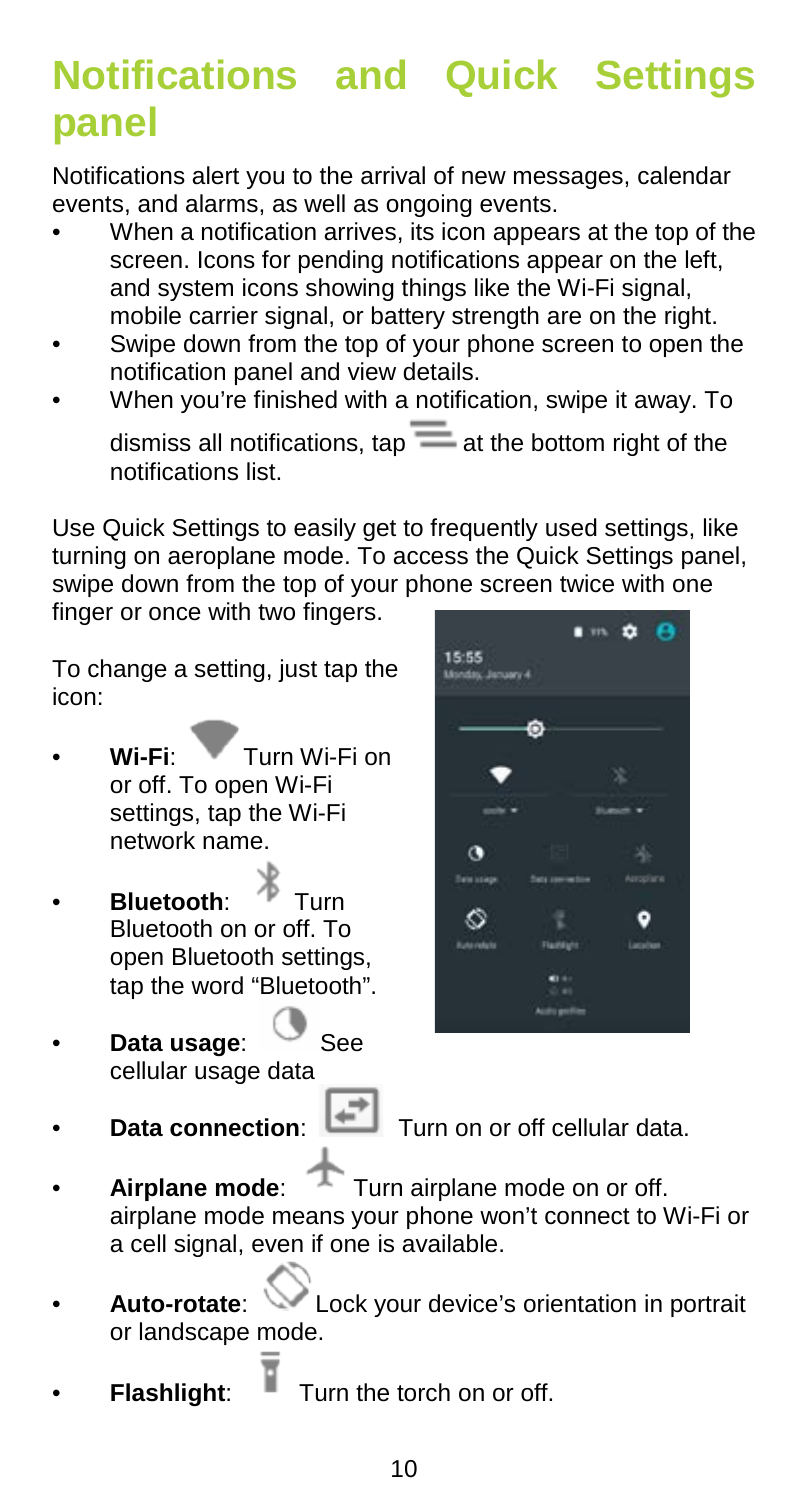**Location:** Turn the location service on or off.

**Display brightness:** Slide to lower or increase the brightness of your screen.

### **Entering text**

#### **Using the text input panel**



The input panel can be used to enter text. Tap the Back key to hide the input panel. Tap the text input area to open the input panel.

#### **Switching input methods**

Your phone comes with multiple text-input methods. You can choose one of them to input text.

- 1. To change your phone's default input method, tap the home screen.
- 2. Under **Personal**, tap **Language & input** > **Current keyboard**, and then select an input method.

#### **Editing text**

Tap and hold over text. Drag or to select the desired text. You can use the icons that appear on the top right of the screen to quickly edit the text.

Select all text.

- ut selected text.
- : Copy selected text.
- Replace text with the text you previously cut or copied.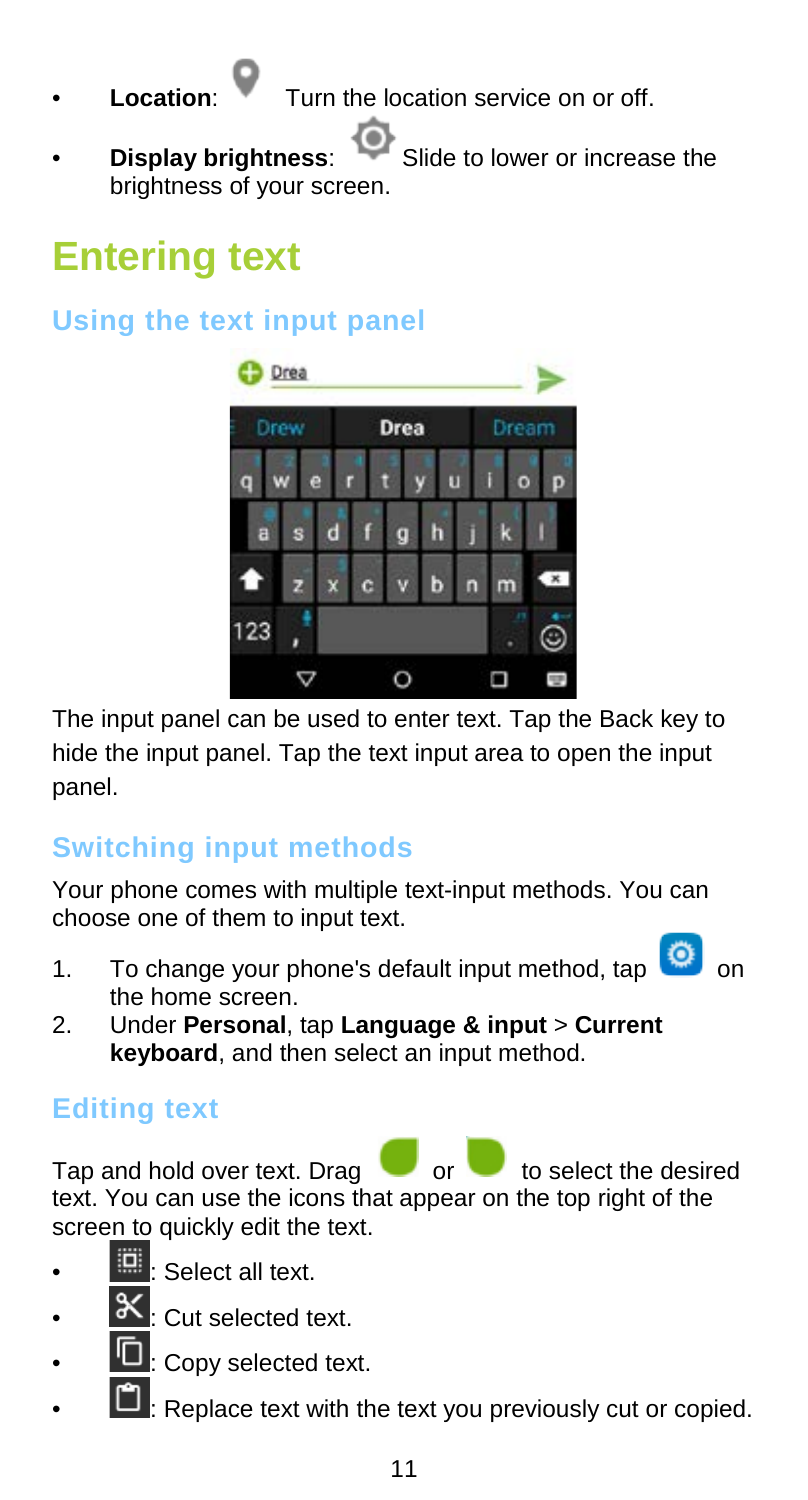### **Taking screenshots**

- 1. Focus on the image displayed on your phone screen.<br>2. Press the Power key and lower Volume key at the sar
- 2. Press the Power key and lower Volume key at the same time.
- 3. The image will be auto-saved in Photos.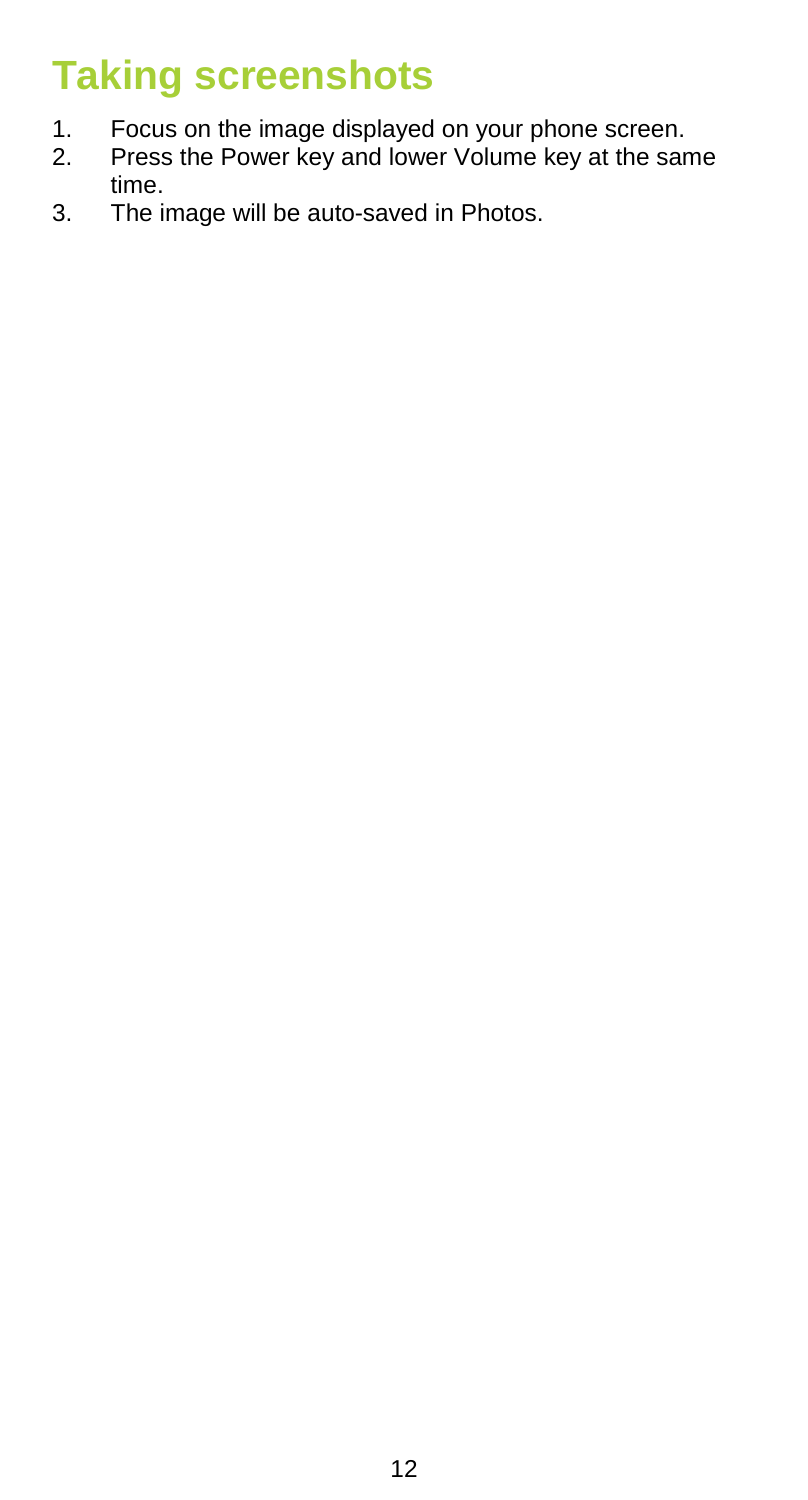## **APPS**

### **Installing or uninstalling apps**

To purchase and download apps,  $tan$  to enter the Play Store.

**Note**: Apps can also be downloaded from web pages using the phone browser or third-party app download software.

#### **Installing apps**

Browse apps by category or tap  $\mathbf Q$  to search for a keyword. Select an app to view information about it. To download free apps, tap **Install**. To purchase and download apps where charges apply, tap the price and follow the on-screen instructions.

#### **Uninstalling apps**

On the home screen, tap and hold an app and then drag it to **Uninstall** at the top of the screen. **Note**: Some pre-installed apps can't be uninstalled.

### **Phone**

You can place calls from the Phone app, the Contacts app, or other apps or widgets that display contact information. Wherever you see a phone number, you can usually tap it to dial.

#### **Making a call**

1. Tap  $\bullet$  on the Home screen.

2. Tap  $\begin{array}{c} \begin{array}{c} \begin{array}{c} \end{array} \\ \end{array}$  to open the keypad and enter a phone number.

3 Tap at the bottom of the screen to make a call.

**Note**: To avoid affecting the quality of the call, do not cover the receiver or speaker when making or answering a call.

### **Making a call from contacts list**<br>1 On the Phone screen, tap Co

- 1. On the Phone screen, tap **Contacts** to open the contacts list.
- 2. Tap a contact to make a call.

#### **Making a call from recent calls**

- 1. On the Phone screen, tap **Recents** to view recent calls.
- Tap a call to make a call.

### **Speed dial**<br>1 On the

1. On the Phone screen, tap **Speed dial**.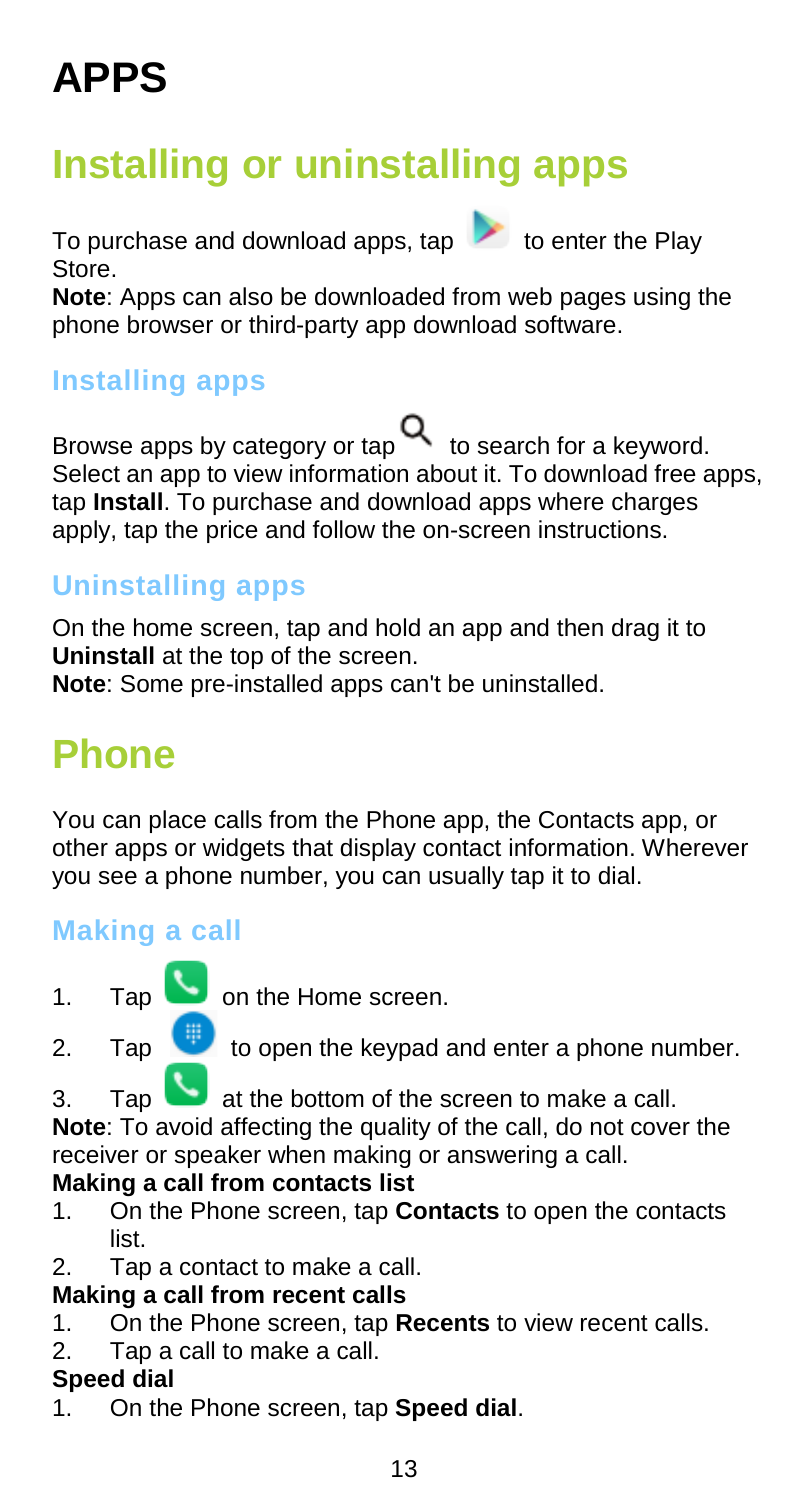- 2. Tap > **Settings** > **Speed dial**.
- 3. Tap a number key and choose a contact from the list.<br>4. Tap the keypad, tap and bold the number key assigned
- Tap the keypad, tap and hold the number key assigned to a contact to quickly call the contact.

**Note**: The number key 1 is the default key for voicemail. It can't be set as a speed-dial number.

#### **Answering or rejecting a call**

When a call comes in, there are various options available.

To answer a call, slide towards on the right.

- To reject a call, slide towards on the left.
- To reject the call and send an SMS message to the caller,

slide towards

on the top. **Note**: When a call comes in, you can press the volume button to mute the ringtone. To create various rejection messages, tap



> **Settings** > **General** > **Other** > **Quick** 

**responses** on the Phone screen to edit the messages.

### **During a call**

During a call, you can do any of the following:

- **Speaker:** Activate the speakerphone to hear the caller on the loudspeaker (so you don't need to hold it to your ear).
- **Mute**: Turn off the microphone so that the other party cannot hear you.
- **Keypad:** Open the keypad and enter another number.
- **Hold:** Put the current call on hold.<br>• **Add call:** Dial a second call
- **Add call**: Dial a second call.
- **Start recording: Record during a call**
- $\cdot$  Fnd the current call.

### **Exploring recent calls**

Recent calls contain your history of calls received, missed or made. It's an easy way to redial a number, return a call or add a number to your contacts.

1. Tap  $\bullet$  to enter the Phone screen.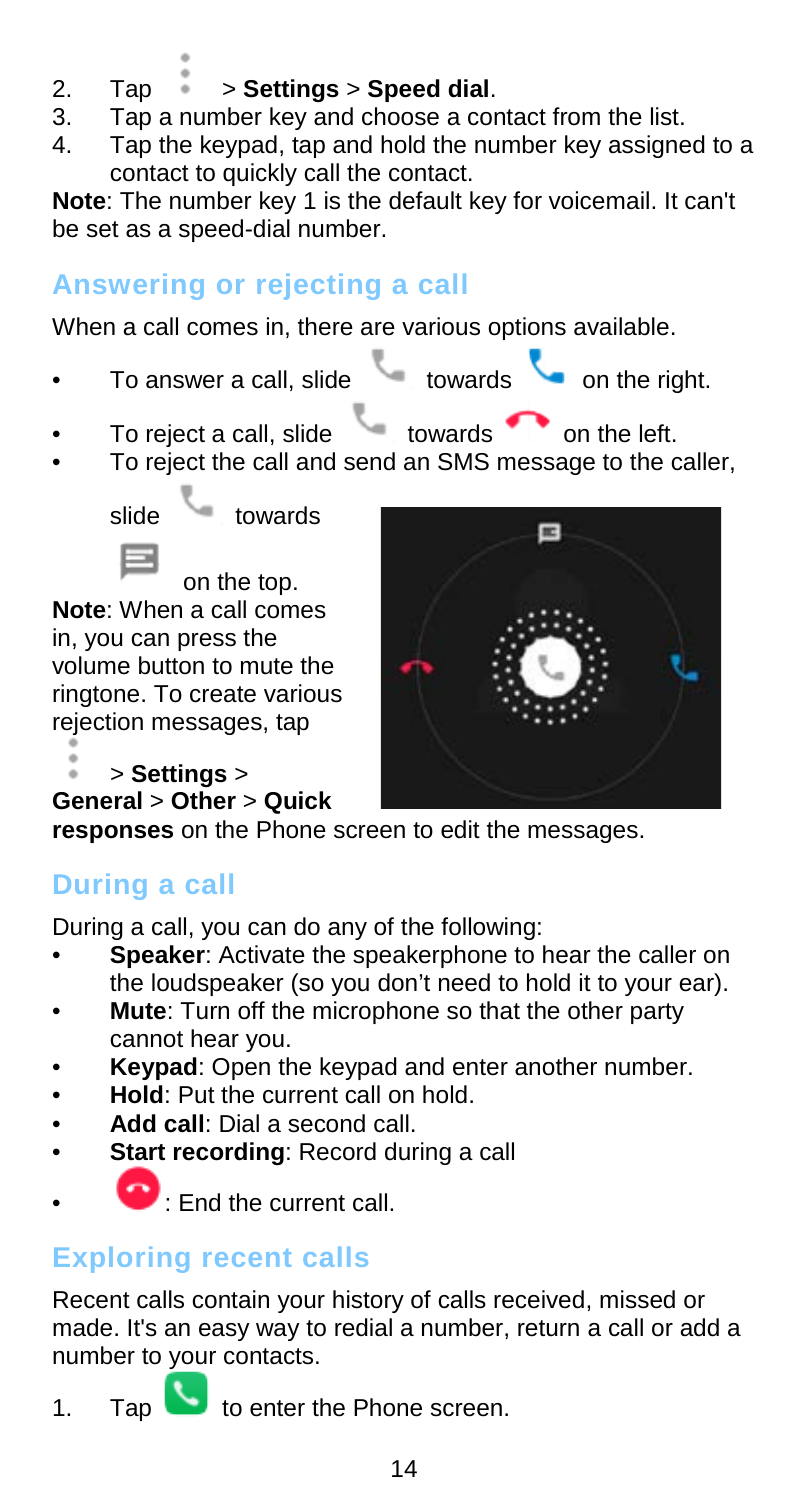- 2. Tap **Recents** to view a list of your most recent incoming and outgoing calls.
- 3. Tap and then choose **Call history** to see more calls. Arrow icons beside a call indicate the type of call, and multiple arrows indicate multiple calls:
	- Missed call  $\mathbb{K}$
	- Incoming call  $K$
	- Outgoing call 7

You have the following options for recent calls:

- Tap a number or contact, and then tap **Details** for more information about the call.
- Tap **Redial** to dial the number.
- $\bullet$  Under **Details**, tap  $\bullet$  to delete the call.

• Under **Details**, tap > **Edit number before call**, to make changes to the call back number.

### **Contacts**

The Contacts app easily saves all of your important contact information including contact names, numbers and email addresses.

#### **Adding a contact**

1. Tap **3** on the Home screen.

- 2. Tap and enter the contact information.
- $3$  Tap  $\vee$  to save it.

**Note**: To add a phone number to the contacts list from the keypad, enter the number and tap **Add to contacts**.

#### **Managing contacts**

#### **Adding a contact to Favourites**

- 1. On the Contacts screen, select the contact you want to add to Favourites.
- 2. Tap  $\overline{\mathcal{M}}$  at the top right of the contact name. The star will

fill colour ( $\overline{\phantom{a}}$ ) to indicate that the contact has been added to Favourites.

#### **Searching for a contact**

- 1. On the Contacts screen, tap<br>2. Enter keywords in the search
- Enter keywords in the search box. Search results will be displayed below the search bar.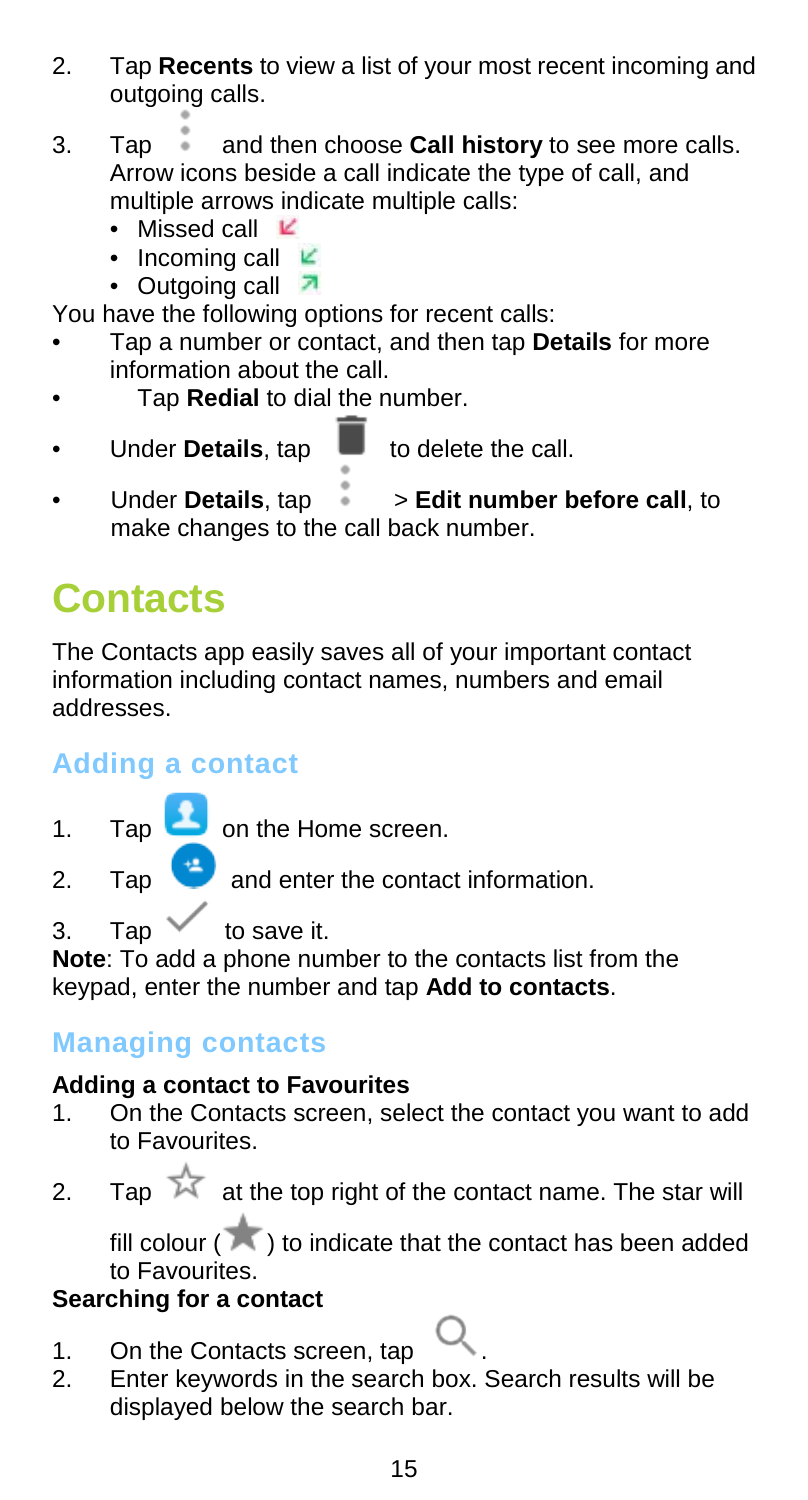**Note**: You can also slide the scroll bar at the right of Contacts to quickly search for a contact.

### **Editing a contact**<br>1 On the Conta

- 1. On the Contacts screen, select the contact you want to edit and then tap
- 2. Edit relevant information and then tap  $\checkmark$  to save the contact. Alternatively, tap > **Discard changes** to cancel your changes.

### **Deleting a contact**<br>1 On the Contact

- 1. On the Contacts screen, select the contact you want to delete and then tap  $\rightarrow$  **Delete.**
- 2. Tap **OK** to confirm that you want to delete the contact.

#### **Importing contacts from SIM card/storage**

- 1. On the Contacts screen, tap > **Import/export**, and select the corresponding option.
- 2. Select one or multiple contacts and tap **OK**.
- 3. On the pop-up window, tap **OK** to finish copying the contact(s).

### **Messaging**

On the Home screen, tap to enter the Messaging screen.

#### **Creating a message**

- 1. On the Messaging screen, tap
- 2. Enter the recipient's number or you can tap  $\overline{a}$  to select contacts.
- 3. Add your message. Tap to attach media files such as photo, audio and slides.

4. Tap to send the message.

**Note**: An SMS will be sent as an MMS when media files are added.

#### **Replying to a message**

- 1. On the Messaging screen, select the message you want to reply to.
- 2. Compose your message and tap  $\overline{\phantom{a}}$  to send it.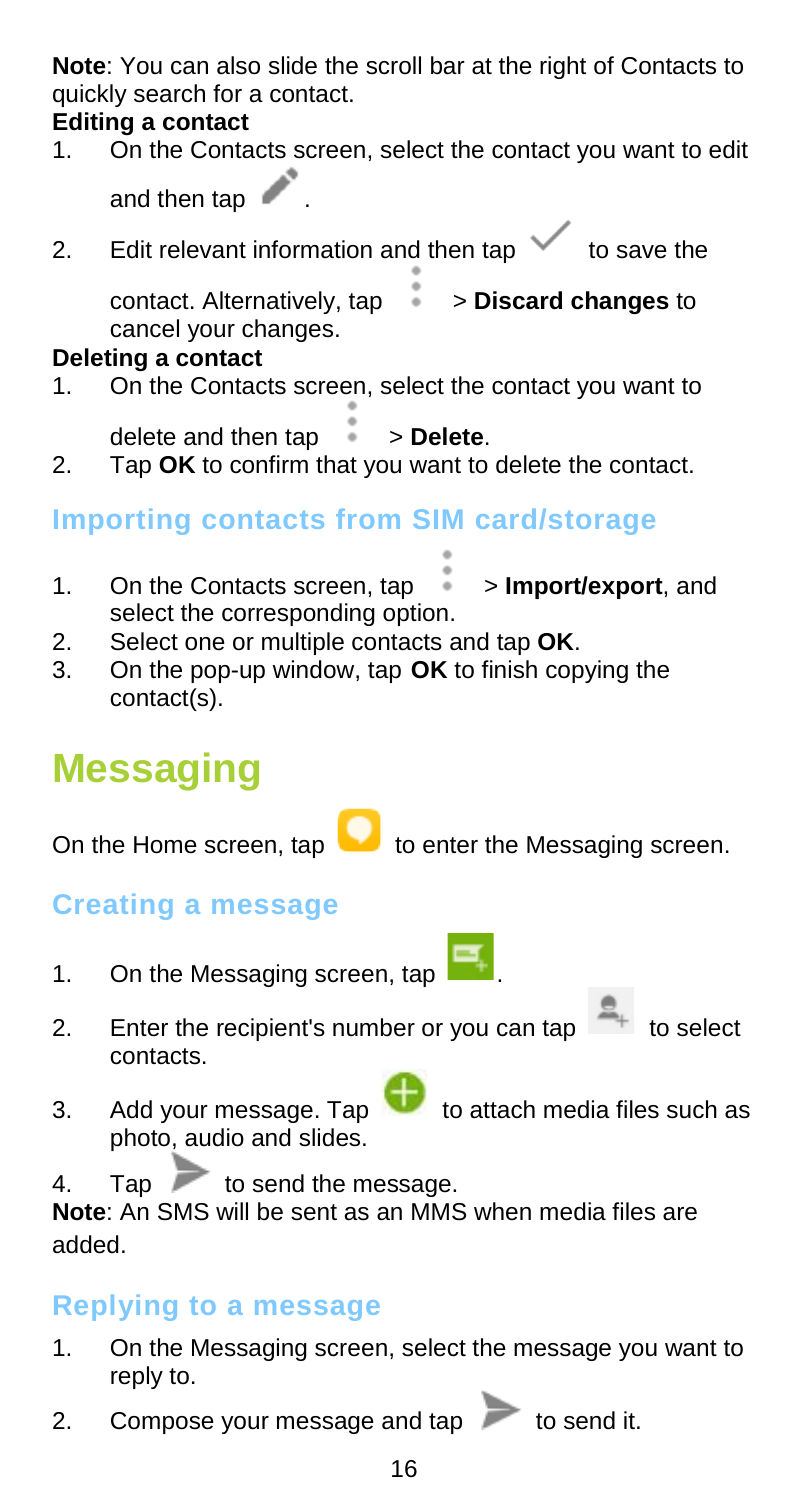#### **Searching messages**

- 1. On the Messaging screen, tap<br>2. Enter message content or key
- Enter message content or keywords to quickly search for the message you need.

#### **Deleting a message**

- 1. On the Messaging screen, tap and hold the message conversation you want to delete.
- 2. Tap **to delete the message conversation.**

#### **Customising message settings**

On the Messaging screen, tap > **Settings** to configure SMS, MMS, message notifications and other settings.

### **Email**

#### **Setting up & using Gmail**

The Gmail app allows you to read and compose emails.

On the Home screen, tap  $\mathsf{M}$  to enter the Gmail screen. Here Gmail has various uses. For instance, utilize your Gmail account for signing in to all Google apps & services including but not limited to:

- Google Play Music
- Google Play Store
- Google Drive

#### **Getting familiar with your Email app**

• On the Home screen, tap

to enter the Email screen. When using it for the first time, you need to enter your email address and password to configure an account.

After your email account is configured, you can archive, delete, label, or perform other mail operations.

| Account setup                                                        | $9 - 4 - 4 = 1553$ |
|----------------------------------------------------------------------|--------------------|
| Email account<br>You can set up your account in just.<br>a few steps |                    |
| Email address                                                        |                    |
|                                                                      |                    |
|                                                                      |                    |
|                                                                      |                    |
| MANUAL BETUP                                                         | NEXT >             |
|                                                                      |                    |

Tap the icon on the left of a mail thread to select it.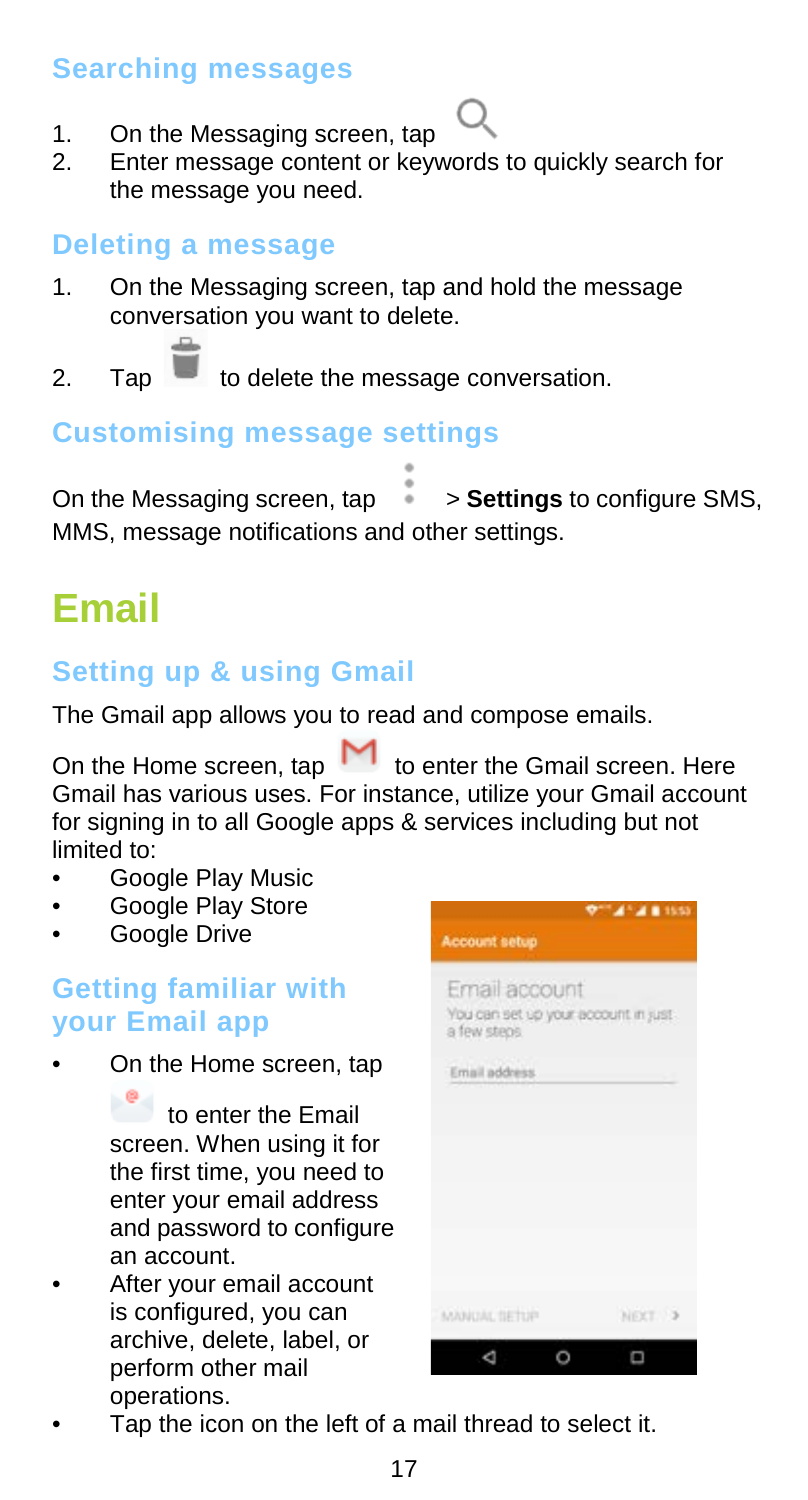- After opening a mail, swipe to the left or right to read earlier or later mail conversations.
- Tap  $\equiv$  at the top of your phone screen to manage your mails.
- On the Email screen, you can tap  $\equiv$   $\frac{1}{2}$  Settings to add a new email account.
- On the Email settings screen, tap an email account and customize your Email settings.

### **Chrome**

On the Home screen, tap  $\bullet$  to browse the Internet to search for information and bookmark your favourite webpages to access them conveniently.

#### **Browsing web pages**

- 1. Tap the address field<br>2. Enter the web addres
- Enter the web address or a keyword to browse the web page.

#### **Managing bookmarks**

#### **Adding a bookmark**

- 1. Open the web page you want to bookmark.
- 2. Tap  $\stackrel{\circ}{\bullet}$  >  $\stackrel{\circ}{\mathcal{M}}$ .
- 3. Enter the bookmark name and tap **Save** to add the bookmark.

#### **Opening a bookmark**

- 1. On the Chrome screen, tap  $\rightarrow$  **Bookmarks.**<br>2. Select the bookmark of the website you want to y
- Select the bookmark of the website you want to view.

#### **Customising browser settings**

- 
- 1. On the Chrome screen, tap > **Settings**.
- 2. On the Settings list, you can select menus to customise the browser.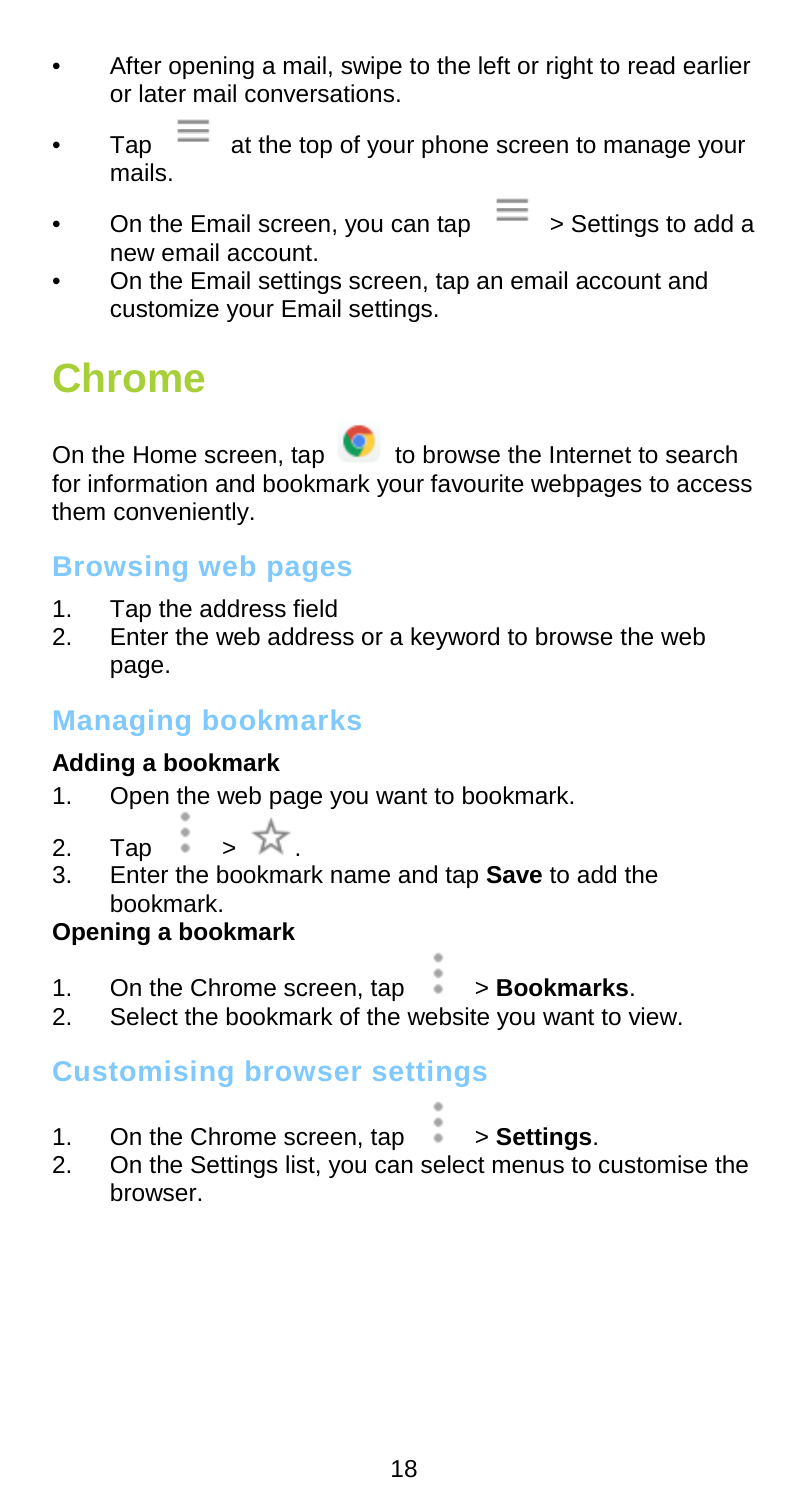### **Calendar**



On the Home screen, tap  $\boxed{28}$  to enter the Calendar screen.

- If you have synced your Gmail account, the first time you open the Calendar app on your phone; it will show your current calendar events.
- To modify the Calendar view  $tan =$  and choose **Schedule**, **Day**, **3 Day**, **Week**, or **Month** from the top of the Calendar screen.
- View or edit event details by tapping an Event.

### **Camera**

You can use your phone to shoot and share both photos and videos.

#### **Taking a photo**

- 
- 1. On the Home screen, tap to enter the Camera screen.<br>2. Focus on your subject by looking through your phone Focus on your subject by looking through your phone screen.
- $3.$  Tap  $5$  to take a photo.

#### **Creating a video**

1. On the Home screen, tap  $\bullet$  to enter the Camera screen.

- 2. Tap  $\Box$  to start recording a video.
- 3. Tap  $\frac{1}{\sqrt{2}}$  to stop when you finish recording.

#### **Sharing a video or photo**

1. On the Home screen, tap to enter the Photos screen.



- 2. Select a video or photo and tap<br>3. From the non-un screen, select
- From the pop-up screen, select your desired sharing method.

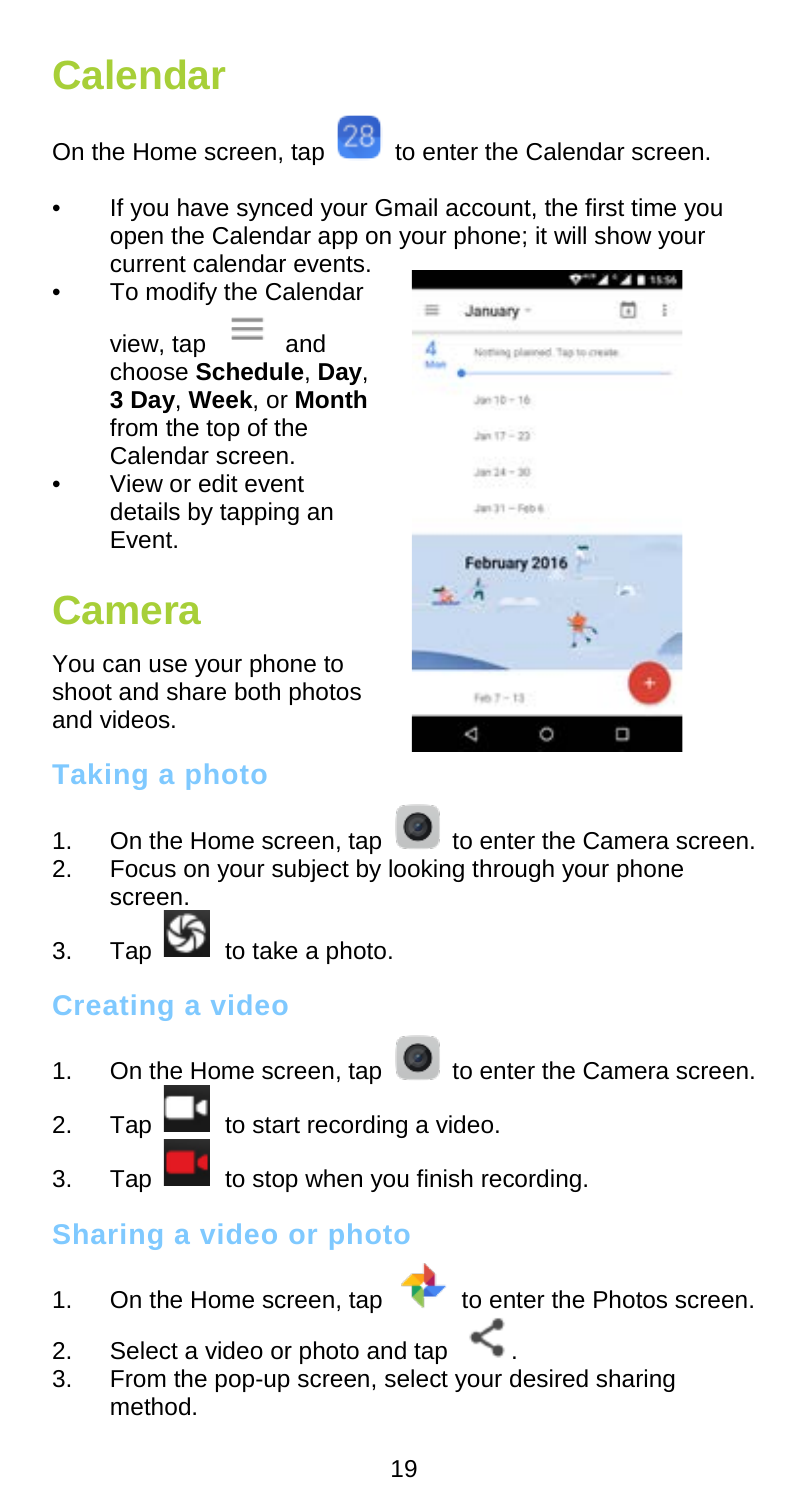### **Fotos**

#### **Find photos fast**

When you open the Google Photos app, you'll see all the photos and videos on your device and, if you turned on "back up & sync," anything else synced to your Google Photos library.

1. Open the Google Photos app

- 2. At the top left, touch the menu ico  $\overline{\phantom{a}}$  > **Photos**.
- You should see the photo you just took at the top. Try scrolling down to see what else is there.

#### **Edit photos with filters**

#### **Add a filter**

- 1. Open the Google Photos app
- 2. Touch the photo you want to edit > pencil icon
- 3. At the bottom, touch the photo icon  $\begin{bmatrix} 4 \\ 4 \end{bmatrix}$  Scroll through the filters at the bottom Scroll
- Scroll through the filters at the bottom. Select a few to see how they look.

**Tip**: Adjust a filter's intensity by using the scale at the bottom.

- 5. At the bottom right, touch the checkmark
- 6. At the top right, touch **SAVE**.

#### **Share your photo with someone**

1. The photo you just edited should still be on your screen. At

the bottom left, touch the share icon

- 2. Touch Get link.<br>3. I lse a messagi
- Use a messaging or email app to send someone the link you just copied.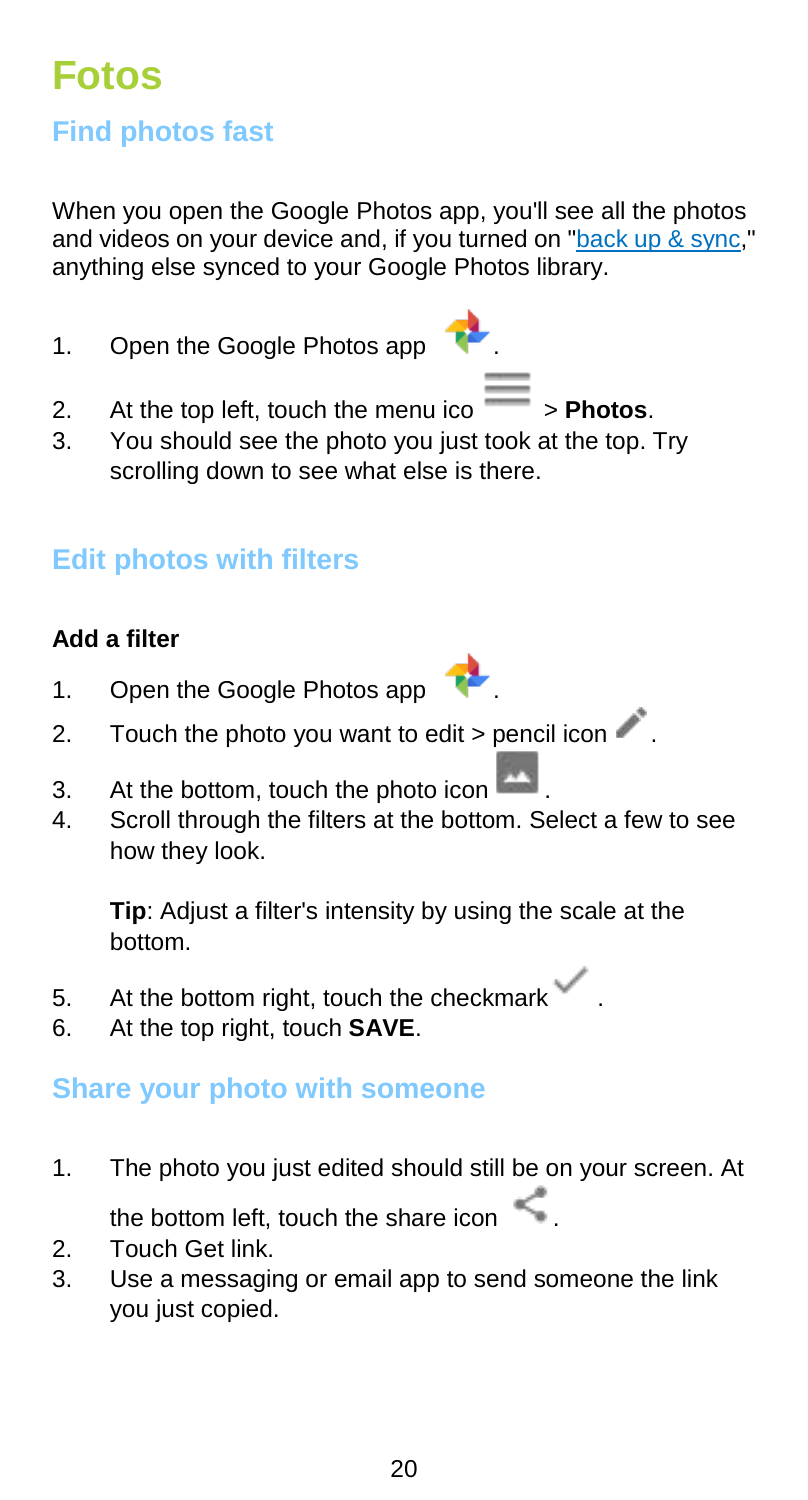### **Clock**

On the Home screen, tap to enter the Clock screen. You can set alarms, check the current time in many cities around the world, set a specific duration or time an event.

#### **Operating the alarm**

On the Clock screen, tap  $\bigcirc$  to switch to the Alarm tab.

- 1. Tap  $\overline{+}$  and the time displayed to set your alarm.<br>2. Once your alarm is set, you may add a label to it.
- 2. Once your alarm is set, you may add a label to it.<br>3. Tick the **Vibrate** check hox and choose your ring
- 3. Tick the **Vibrate** check box and choose your ringtone from the **Cesium** pop-up screen.

### **Calculator**

On the Home screen, tap  $\overline{\phantom{a}}$  to enter the Calculator screen.

You can perform simple or complex calculations.

Swipe right or rotate the phone to landscape orientation to display the scientific calculator.

### **Downloads**

On the Home screen, tap **the enter the Downloads screen.** You can download files from Gmail or other areas.

- On the Downloads screen, tap an item to open it.
- Tap and hold an item until  $\leq$  appears, and then tap it to share the item through one of the many sharing methods.
- Tap and hold an item until  $\Box$  appears, and then tap it to delete the item.
- $Tap = \sum$  > **By name, By date modified, or By size** to sort the downloaded items.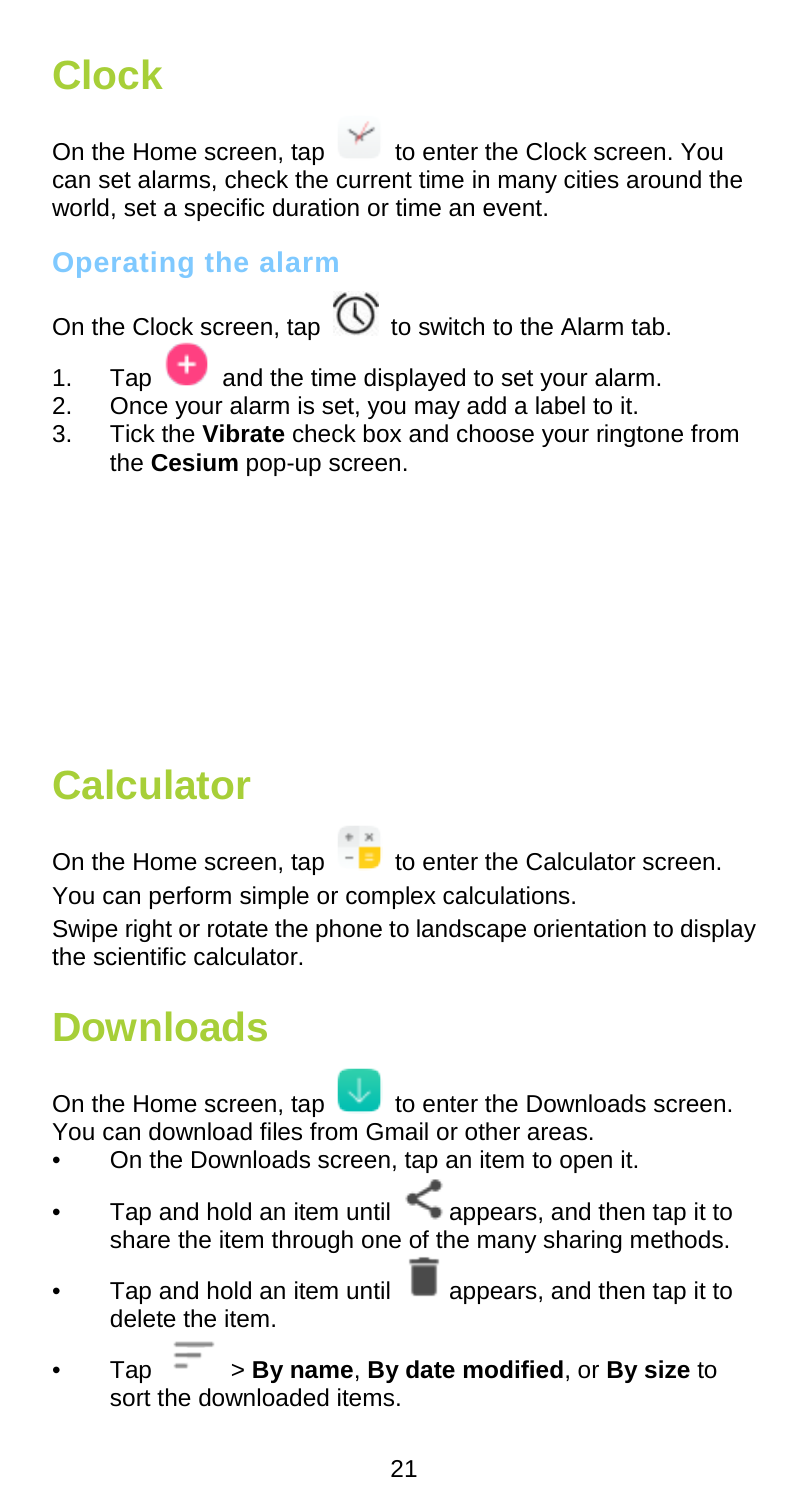### **YouTube**

On the Home screen, tap **the State of the SouTube screen.** You can watch the world's videos and keep up with your favorite YouTube channels. Sign in to access your subscriptions, playlists. uploads, purchases, history and more.

#### **Sign in to YouTube**

To sign in, go to > **Sign in**. Select an existing account on your device, or go to **Add Account** to [add a new account to your](https://support.google.com/nexus/answer/2840815)  [device.](https://support.google.com/nexus/answer/2840815)

#### **Switch channels**

If you have multiple channels associated with the same account, you can switch channels by signing out and signing in again. To

 $s$ ign out, go to  $\stackrel{\ast}{\bullet}$  > **Sign out.** 

#### **Watch videos**

Tap a thumbnail to begin playing a video. Tap in the video player to access additional viewing options.

• **Full screen**: To play the video in full screen, tap the full

screen icon or rotate your device horizontally.

• **Quality**: To manually adjust the video quality,

 $\tan \frac{1}{2}$  on a video.

• **Captions**: Enable captions on a video by

selecting  $\rightarrow$  **CC** on a video. Not all videos may have closed captioning available.

#### **Watch videos while browsing**

Minimize the video to navigate the app without missing a single moment of the video you're currently watching. This way, you can browse suggestions, playlists, and more without pausing or stopping the video.

- **Minimize and maximize the player**: Swipe down to minimize the video player and continue navigating the app. Swipe upwards on the minimized video to maximize it again.
- **Dismiss the player:** Swipe left to right if you no longer want to view the minimized video

#### **Playback settings**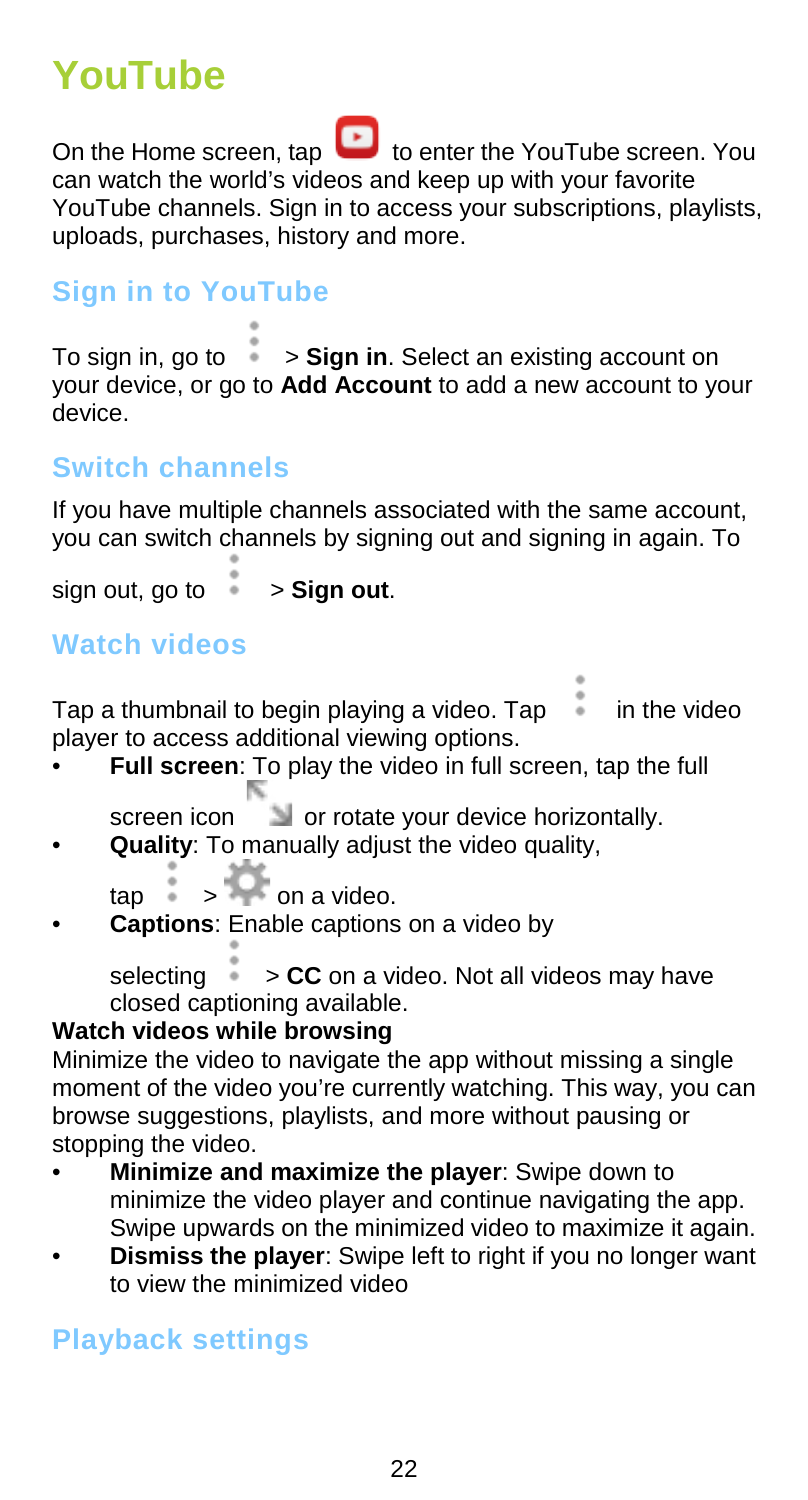Limit cellular data usage by going

to > **Settings** > **General** > **Limit cellular data usage**. When enabled, HD video will only stream on a Wi-Fi connection.

### **Google apps**

Google provides entertainment, social media, and business apps. Google Play Store is all-in-one entertainment point with music, movies, books and apps on the web.

For more details, visit www.support.google.com/android.

### **SETTINGS**

### **Wi-Fi**

#### **Connecting to a Wi-Fi network**

- 1. On the Home screen, tap  $\overline{Q}$  to enter the Settings screen. Then, choose **Wireless & networks** > **Wi-Fi** to turn Wi-Fi on/off.
- 2. Drag the slider to **On** enabling your phone to scan for available Wi-Fi networks.
- 3. Tap the name of a desired network to connect, entering the password if necessary.

**Note**: Previously connected and saved networks will be automatically joined. A user can join a network and forget it, or remove it from the known networks list.

#### **Adding a network**

1. Tap  $\bullet$  at the top right corner of the Wi-Fi screen. Then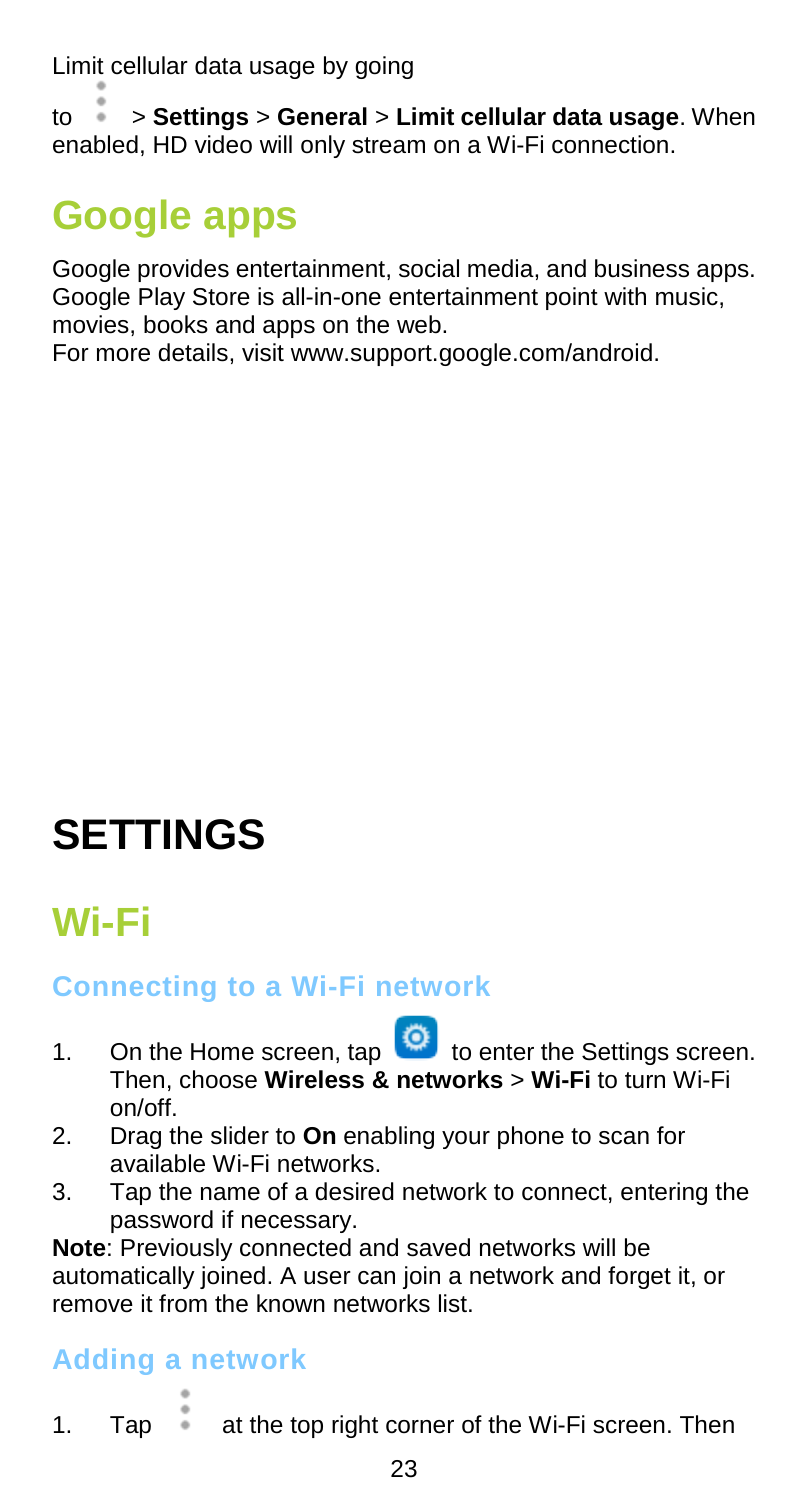tap **Add network** in the pop-up window.

- 2. Enter the SSID network name and select the correct security mode.
- 3. Tap **Save**.

#### **Setting advanced Wi-Fi options**

On Wi-Fi screen, tap  $\rightarrow$  **Advanced**. You will be notified whenever a public network is available. If you do not want to be notified, drag the slider for **Network notification** to the left. To save your phone's data usage, your phone will remain connected to Wi-Fi when your screen sleeps.

### **Bluetooth**

Your phone supports Bluetooth, which allows you to create a wireless connection with other compatible devices so that you can share data. Use Bluetooth to maximize awesome phone capabilities and functions.

**Note**: Bluetooth has a maximum reception distance of 10 metres. Keep devices connected by Bluetooth within 10 metres of each other. Obstacles like walls or other electronic equipment may interfere with Bluetooth signals.

#### **Turning Bluetooth on/off**

On the Home screen, tap to enter the Settings screen. Then, choose **Wireless & networks** > **Bluetooth** to turn Bluetooth on/off.

#### **Changing your phone's Bluetooth name**

Your phone contains a random Bluetooth name which will be visible to other Bluetooth devices during connection attempts. You can change the random name to a more identifiable one.

- 1. On the Bluetooth screen, tap  $\rightarrow$  **Rename this device.**<br>2. Enter a new name and tan **Rename**
- 2. Enter a new name and tap **Rename**.

**Note**: You can also change the name of the Bluetooth device as it

appears on your phone. Tap **10** next to the connected Bluetooth device, enter a new name and tap OK to change the name.

#### **Pairing your phone with other Bluetooth devices**

You need to pair with a Bluetooth device before you can share data with it. Once a device is paired with your phone, it will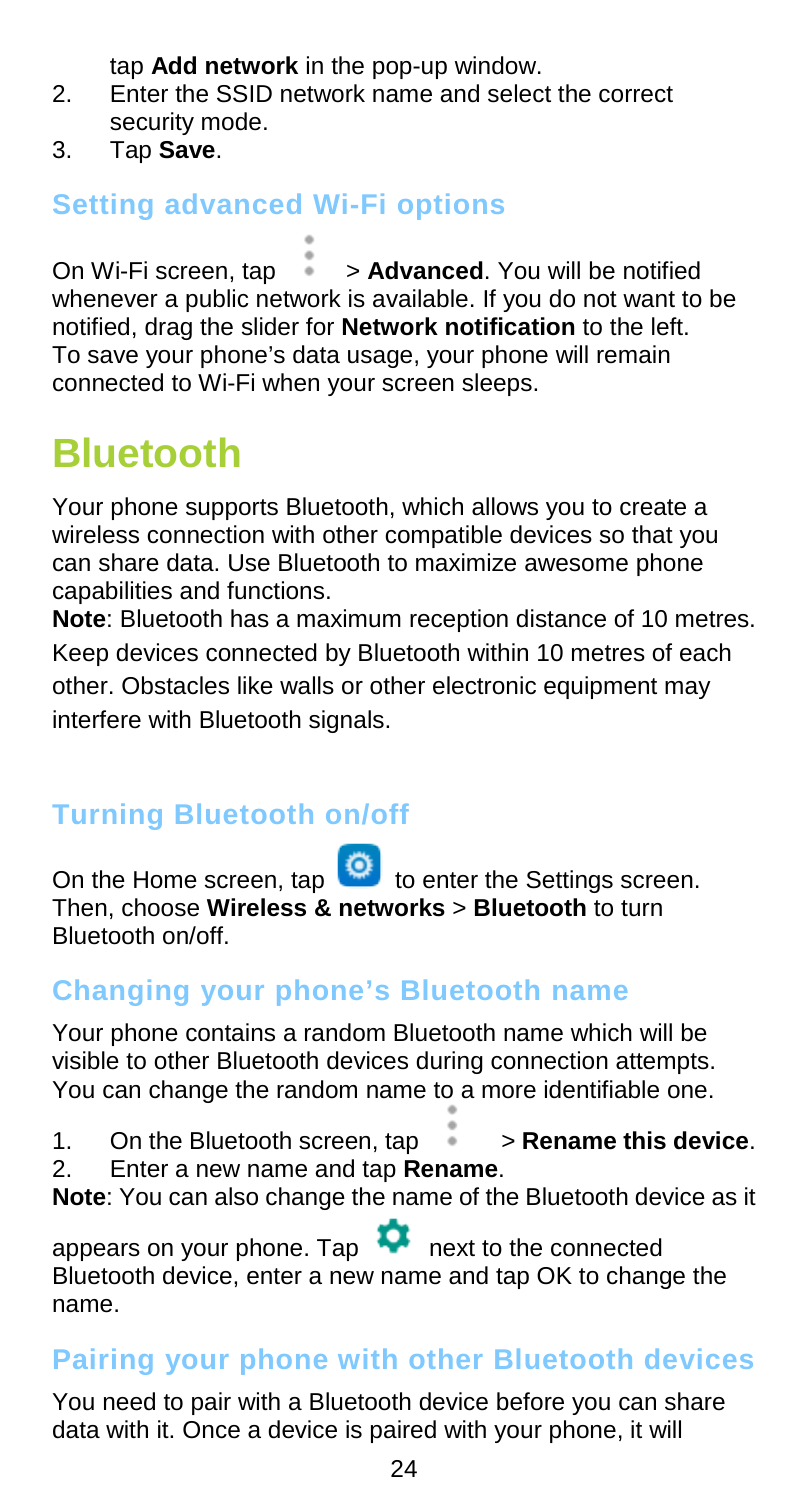automatically connect to your phone whenever it is turned on.

- 1. Turn Bluetooth on and your phone will automatically scan for nearby Bluetooth devices.
- 2. If your phone stops scanning before other Bluetooth device is ready, tap > **Refresh**.
- 3. Within the list, tap the ID of the Bluetooth device so as to pair with it.
- 4. Ensure that both devices show the same pairing code and tap **Pair**.

**Note:** If you want to unpair it, tap **Note:** If you want to unpair it, tap **next** to the connected Bluetooth device and tap **Forget**.

#### **Sending files via Bluetooth**

With Bluetooth, you can share pictures, videos or music files with your family and friends.

- 1. In ES File Explorer application, tap and hold the file you want to send.
- 2. After the file has been selected, tap  $\rightarrow$  **Share**, on the options menu that pops up, select **Bluetooth**.
- 3. The screen will list the Bluetooth devices that have been found. Select the device you want to send the file to.

### **Data usage**

On the Home screen, tap to enter the Settings screen.

- Then, choose **Wireless & networks** > **Data usage** >**CU.** • **Cellular data**: Set your phone to use data connections on any cellular network
- **Set cellular data limit**: Set a limit for cellular data usage.

You may limit the cellular data usage by following steps:

- 1. Drag the slider for **Set cellular data limit** to the right.
- Drag the limit adjustment bar upwards or downwards to set the limit.
- 3. Drag the warning adjustment bar upwards or downwards to set a data usage alert level. Your phone will alert you when the warning level is reached.

**Note**: If you turn on Wi-Fi and the data service simultaneously, the phone will automatically use the Wi-Fi connection. If Wi-Fi is disconnected, the phone will use the data service to continue the data connection. Please note that absence of Wi-Fi will use your data which could cost you amount of money according to your tariff with operator.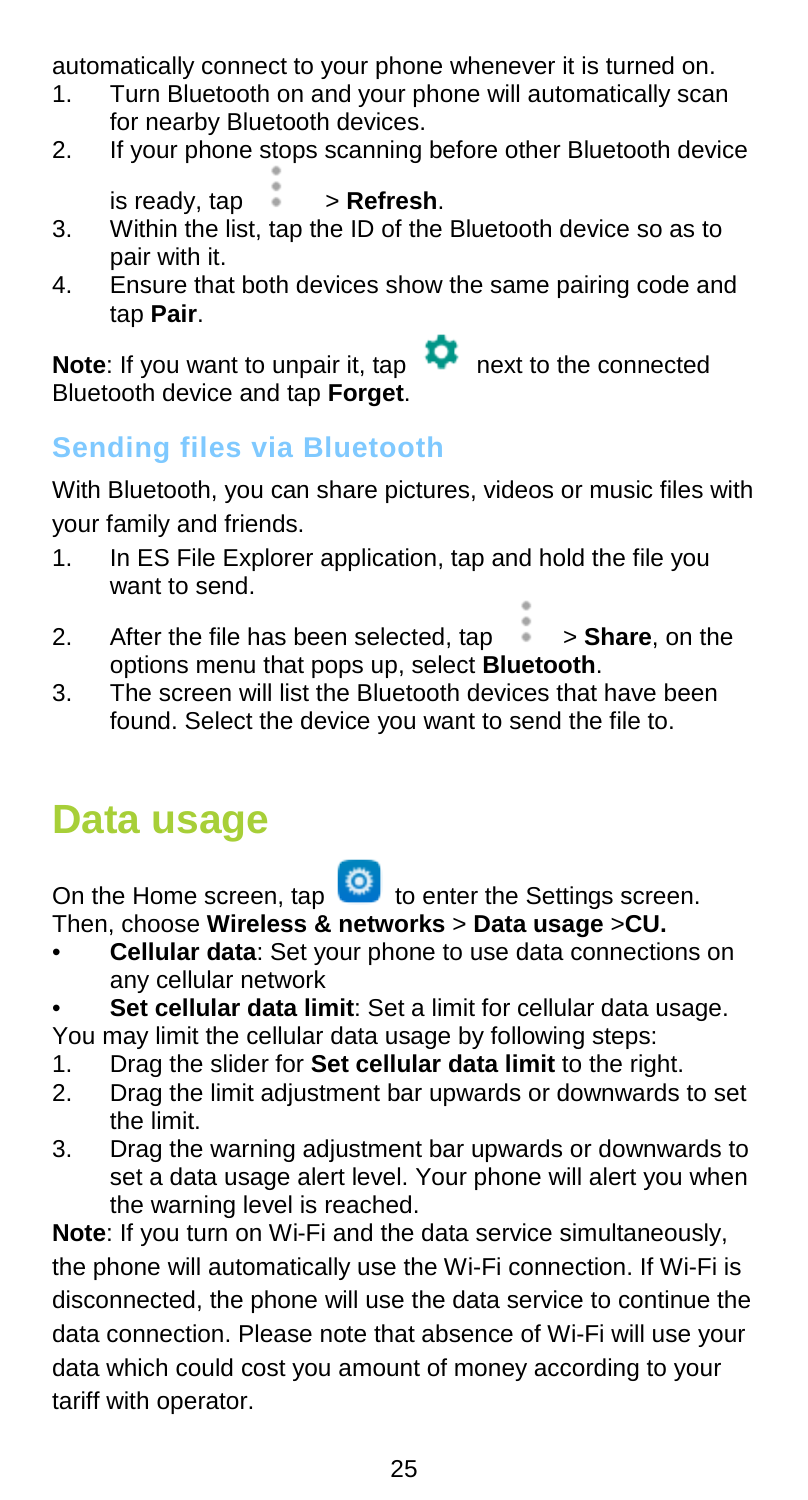### **Cellular networks**

On the Home screen, tap to enter the Settings screen.

- Under **Wireless & networks**, tap **More** > **Cellular networks**. • **Data roaming**: Connect to data services when you are roaming.
- **Preferred network type**: With 4G/3G/2G available.
- **Access Point Names**: Set up access point names (APNs).

### **Tethering & portable hotspot**

Use the device as a mobile hotspot to share the device's cellular data connection with other devices when the network connection is not available. Connections can be made via Wi-Fi, USB, or Bluetooth.

- 1. Tap **O** on the Home screen.
- 2. Under **Wireless & networks**, tap **More** > **Tethering & portable hotspot**.

**Note**: Using this function may incur additional data charges, depending on your data plan.

- **USB tethering**: Share your phone's cellular data connection via USB with a computer and use the computer to connect to the internet.
- **Wi-Fi hotspot**: Activate the Wi-Fi hotspot and share your phone's cellular data connection.
- **Bluetooth tethering:** Sharing your phone's data connection via Bluetooth.

**Note**: You can tap **Set up Wi-Fi hotspot** to set the name, security and password for the Wi-Fi hotspot. To protect your network, it is recommended that you secure it using WPA2 PSK.

### **Display**

On the Home screen, tap > **Device** > **Display** to change the brightness or font size settings and customize the wallpaper on your phone.

- **Brightness level**: Set the brightness of the display.
- **Wallpaper**: Change the background picture of the Home screen.
- **Screen timeout:** Set the screen sleep time. Your screen will automatically turn off if no operations are performed within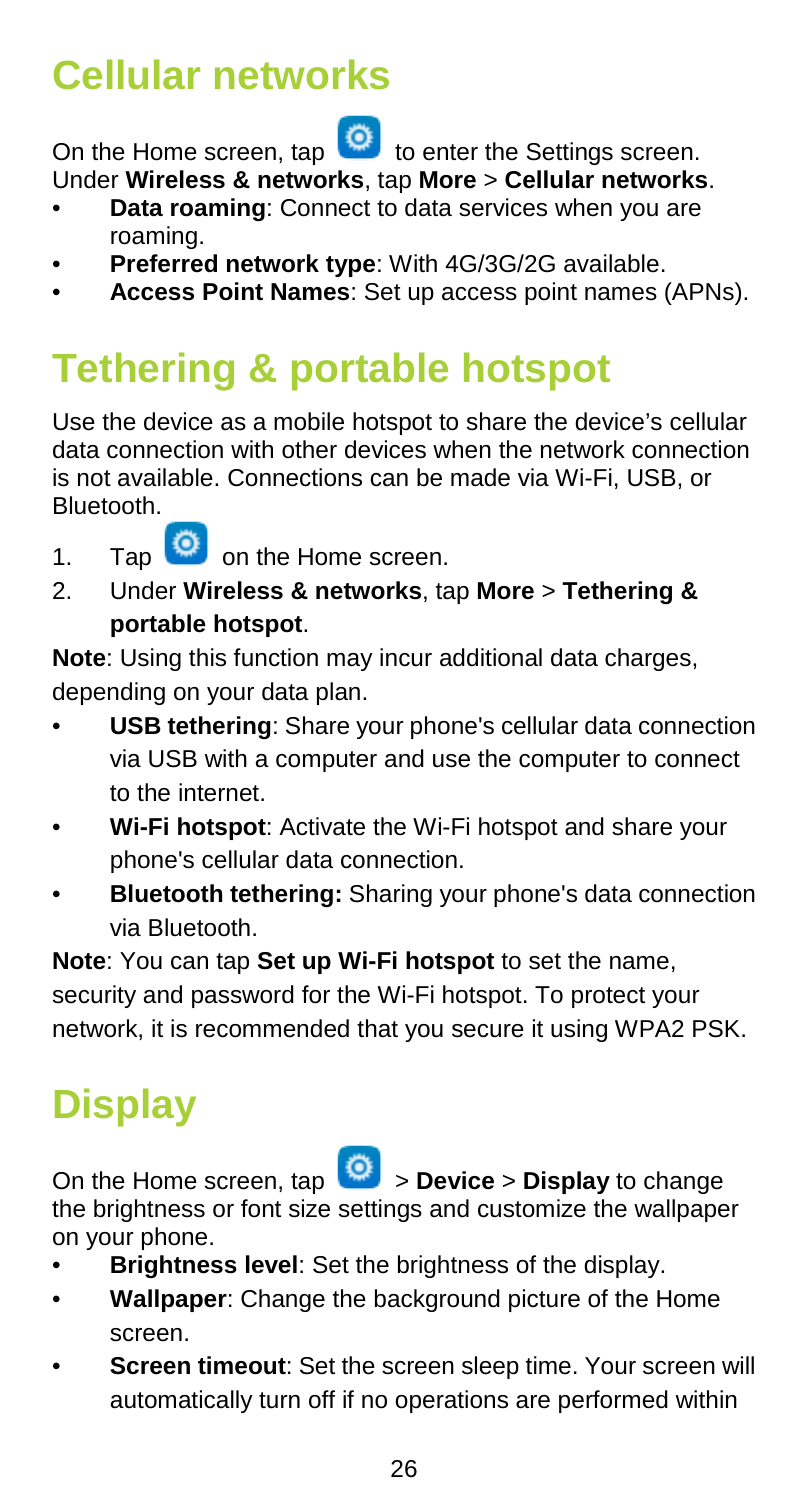the time set.

- **Daydream**: When Daydream is on, your device displays photos, colours, and more while it is charging or docked. Set the daydream type or when to daydream. Tap the daydream switch to turn off this function.
- Font size: Set the font size according to your preference.

### **Sound**

On the Home screen, tap  $\ddot{Q}$  to enter the Settings screen.

Then, choose **Device > Sound & notification**. Tap **the enter** the sound settings screen.

- 1. Drag the slider to adjust the **Alarm volume**, or **Ring volume**. You can also adjust the Ring volume by pressing the Volume key on the left side of your phone.
- 2. Tap **Phone ringtone**. Choose a desired ringtone for your phone.

**Note**: Please note that high volume can damage your ears.

### **Battery**

On the Home screen, tap  $\left| \Omega \right|$  to enter the Settings screen. Then, choose **Device** > **Battery**. Here you may monitor how apps, other data and your phone system all consume battery power.

• Tap **Battery percentage**, the battery percentage icon shall appear on the status bar next to the battery level icon.

**Note**: The usage time left shows the time remaining before the battery power runs out. Usage time left may vary depending on your device settings and operating conditions.

- Prolong your phone battery life by turning on **Battery saver**.
- 1. On the Battery screen, tap and then tap **Battery saver**.
	-
- 2. Drag the slider to **On**.

**Note**: Battery saver turns off automatically when your phone is charging.

### **Location**

You can let your device access GPS, Wi-Fi networks, and Cellular networks to estimate your location. Apps that have your permission can use this information to deliver location-based services, such as the ability to check in, view commute traffic, or find nearby restaurants.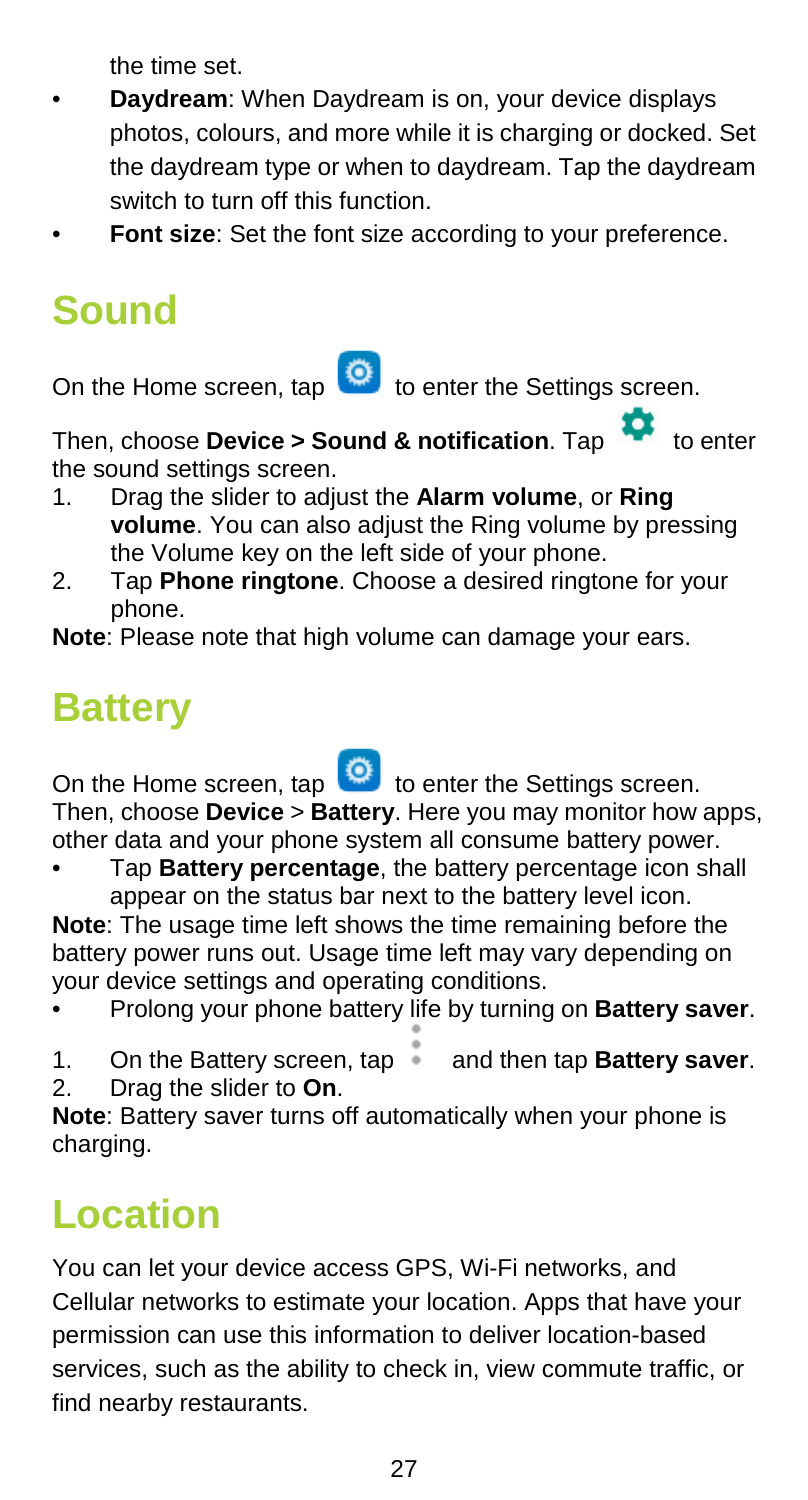To control what location information your device can use, tap

> **Personal** > **Location**.

When the Location switch is on, you can do any of the following:

- Change the **Location mode** between **High accuracy**, **Battery saving** and **Device only**.
- View **Recent location requests**.
- Check the **Location services**.

**Note**: Using location access does make more demands on your battery. If you need to save battery life then you can turn it off, though when the switch is off, your device won't be able to find your precise location or share it with any apps.

## **Security**

#### **Setting a screen unlock pattern**

You can set a screen unlock pattern. Once the screen has locked, it needs to be drawn correctly in order to unlock the screen.

- Tap > **Personal** > **Security** > **Screen lock** > **Pattern**.
- Follow the onscreen instructions to draw the unlock pattern.
- Tap **Continue**.
- Draw the same unlock pattern again and tap **Confirm**.

#### **Setting a screen unlock PIN**

You can set a numeric PIN to unlock your phone. Once the screen has locked, it needs to be entered correctly in order to unlock the phone.

- Tap > **Personal** > **Security** > **Screen lock** > **PIN**.
- Enter at least four-digit numbers.
- Tap **Continue**.
- Enter the same number again and tap **OK**.

#### **Setting a screen unlock password**

You can set a screen unlock password to unlock your phone.

- Tap > **Personal** > **Security** > **Screen lock** > **Password**.
- Enter a password containing at least four characters.
- Tap **Continue**.
- Enter the same number again and tap **OK**.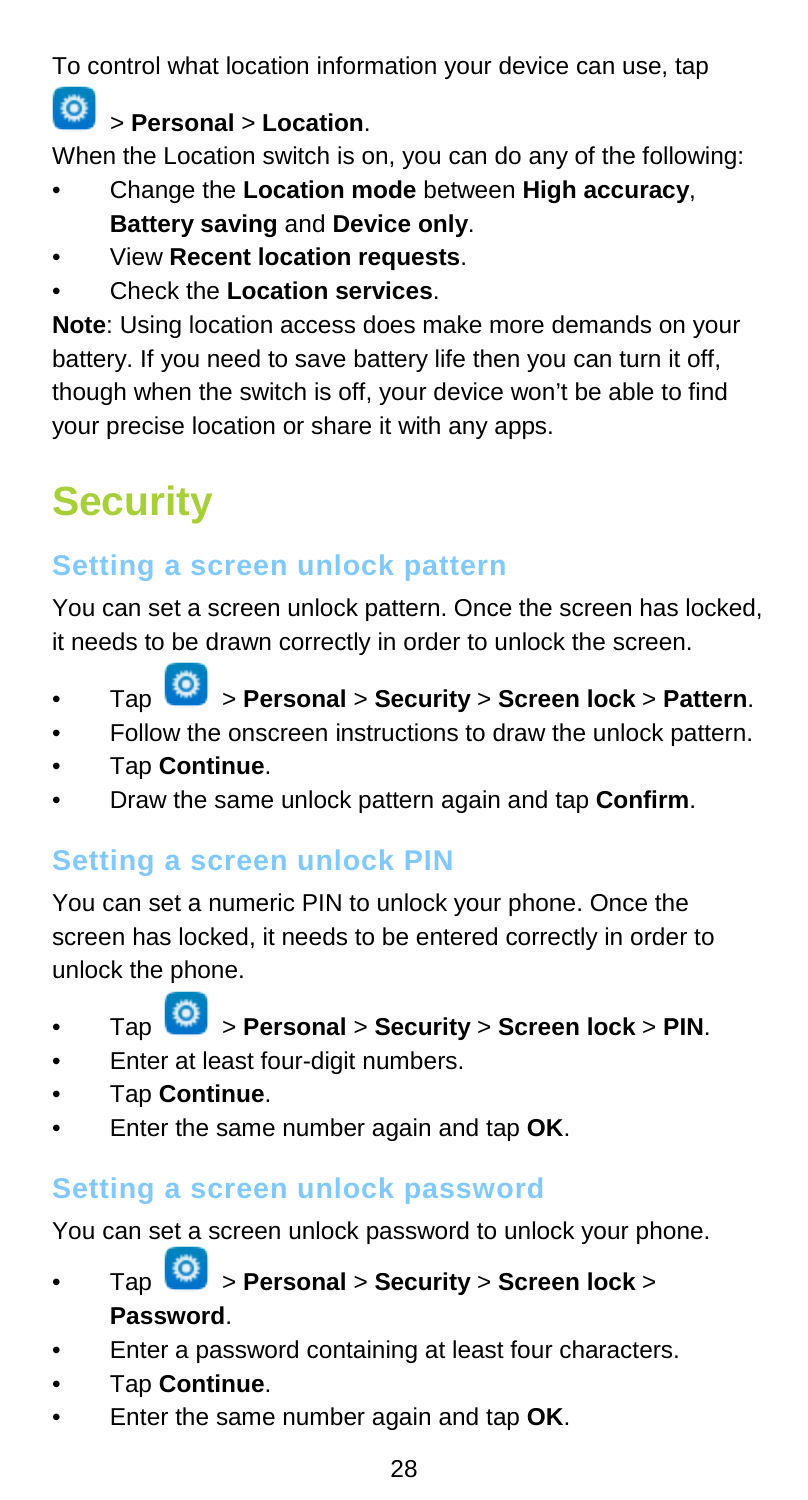#### **Setting a screen unlock voice**

You can set a screen unlock voice to unlock your phone.

- Tap > **Personal** > **Security** > **Screen lock** > **Voice unlock**.
- Speak a command with 3-6 syllables, and then repeat 3-6 times.
- Tap **Continue**.
- Set a Pattern or Pin in case the voice unlock can't recognize you.
- Tap **OK**.

### **Accounts**

Use the Accounts settings to add, remove, and manage your accounts, such as Exchange, Facebook, Google, Twitter and other supported accounts.

On the Home screen, tap  $\ddot{\bullet}$  to enter the Settings screen. Then, choose **Personal** > **Accounts**. Under **Accounts**, you can see the accounts you already added or manage your accounts.

#### **Adding an account**

- 1. Tap **Add account**.
- 2. Select the kind of account to add.<br>3. Follow the onscreen instructions to
- Follow the onscreen instructions to enter the required information about the account.
- 4. Configure the account.<br>5. When you are finished.
- When you are finished, the account you configured is added to **Accounts**.

### **Backup & reset**

- On the Home screen, tap > **Personal** > **Backup & reset** .
- **Back up my data**: Back up app data, Wi-Fi passwords and other settings to Google servers.
- **Backup account**: Set up or edit your Google backup account.
- **Automatic restore**: Set the device to automatically restore settings and app data from the Google server when apps are reinstalled.
- **Factory data reset:** Reset settings to the factory default values and delete all data.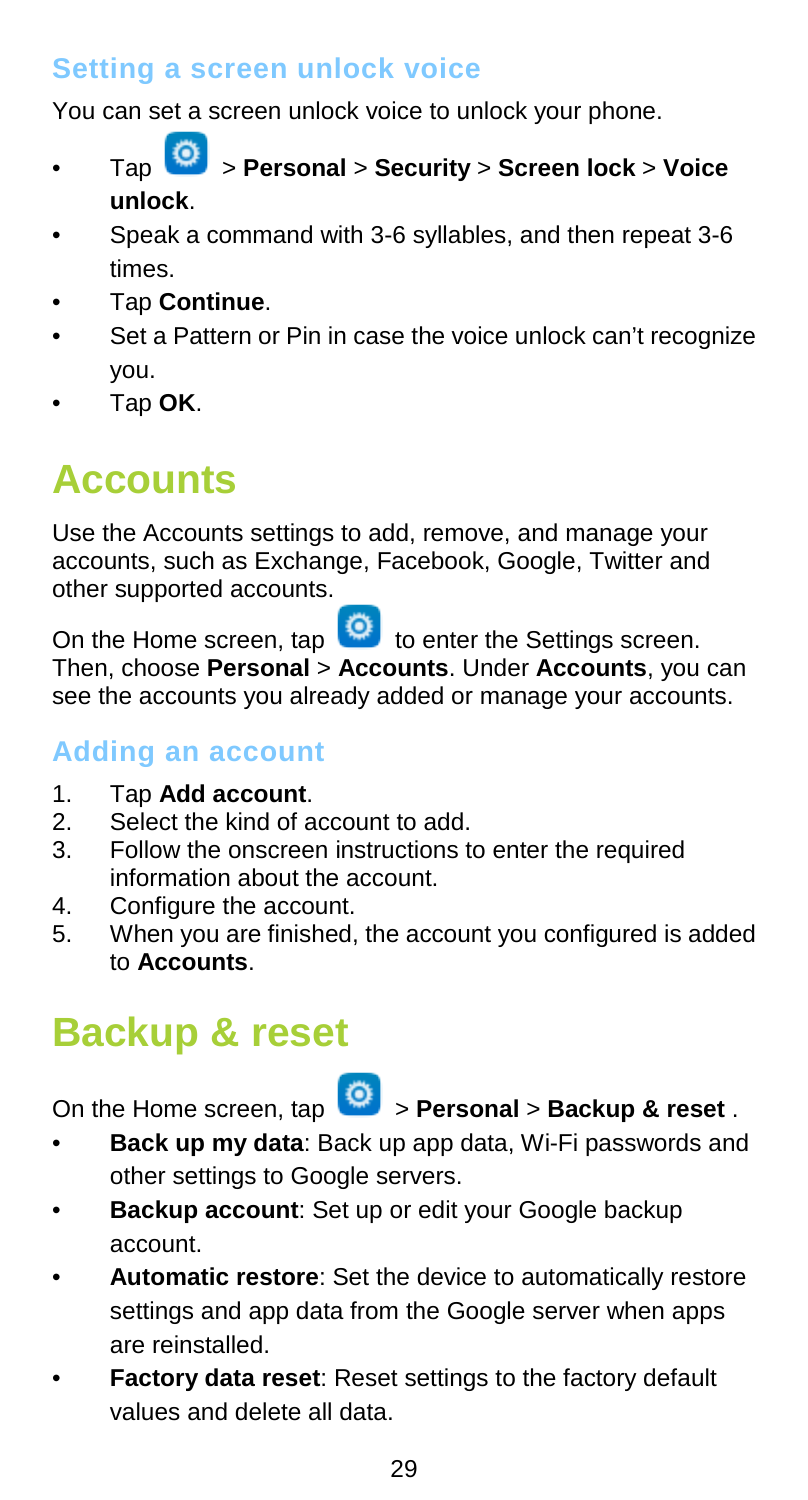**Note**: Before restoring factory settings, it is vital that you first back up all important data on the phone; otherwise all data will be lost after factory settings have been restored.

### **Date & time**

On the Home screen, tap > **System** > **Date & time**.

**Automatic date & time**: Use network-provided time.

**Automatic time zone**: Use network-provided time zone.

**Set date:** adjust the date manually.

**Set time:** adjust the time manually.

**Select time zone**: select the desired time zone from the list. Scroll the list to view more time zones.

**Use 24-hour format**: switch between 24-hour format and 12-hour format.

Note: When your phone is using date and time settings provided automatically by the network, you cannot manually set the date, time and time zone.

### **System update**

On the Home screen, tap > **System** > **About phone** > **Wireless update**.

**Auto check for update**: Your phone will search for the latest software automatically once per 3 days. If you don't want to check for update automatically, please uncheck **Auto check for update**. **Download package via Wi-Fi**: Your phone will download package automatically when Wi-Fi is available. Uncheck **Download package via Wi-Fi** to cancel download automatically. **Note**: Upgrading your phone software will not affect your mobile phone data.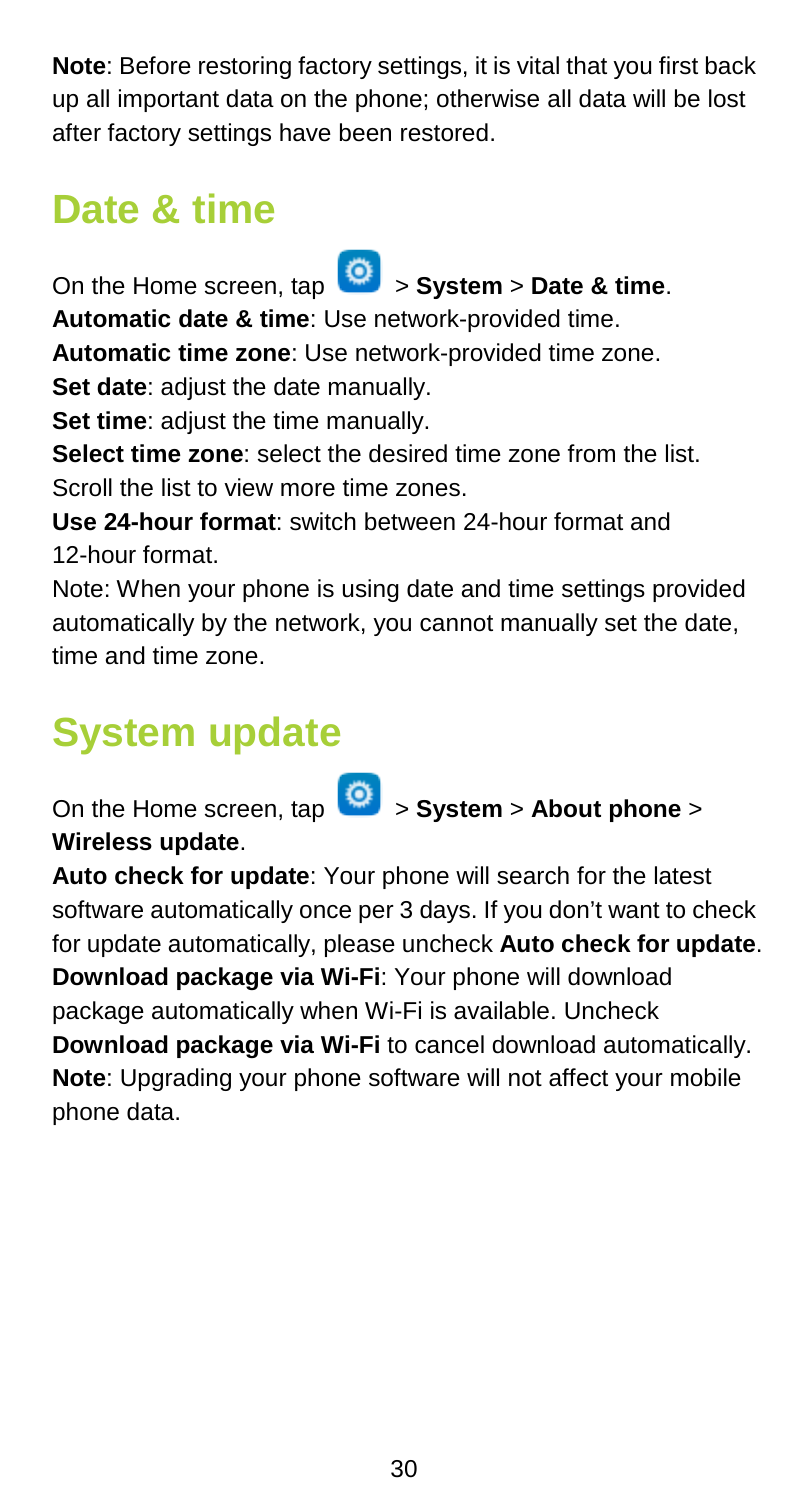### **Notice**

The information in this manual is subject to change without notice. Every effort has been made in the preparation of this manual to ensure accuracy of the contents, but all statements, information, and recommendations in this manual do not constitute a warranty of any kind, expressed or implied. Read the safety information carefully to ensure that you use this wireless device in a correct and safe manner.

Yulong Computer Telecommunication Scientific (Shenzhen) Co., Ltd.

Address:

Coolpad Information Harbor, 2nd Mengxi Road, Hi-Tech Industrial Park (North), Nanshan District, Shenzhen, P.R.C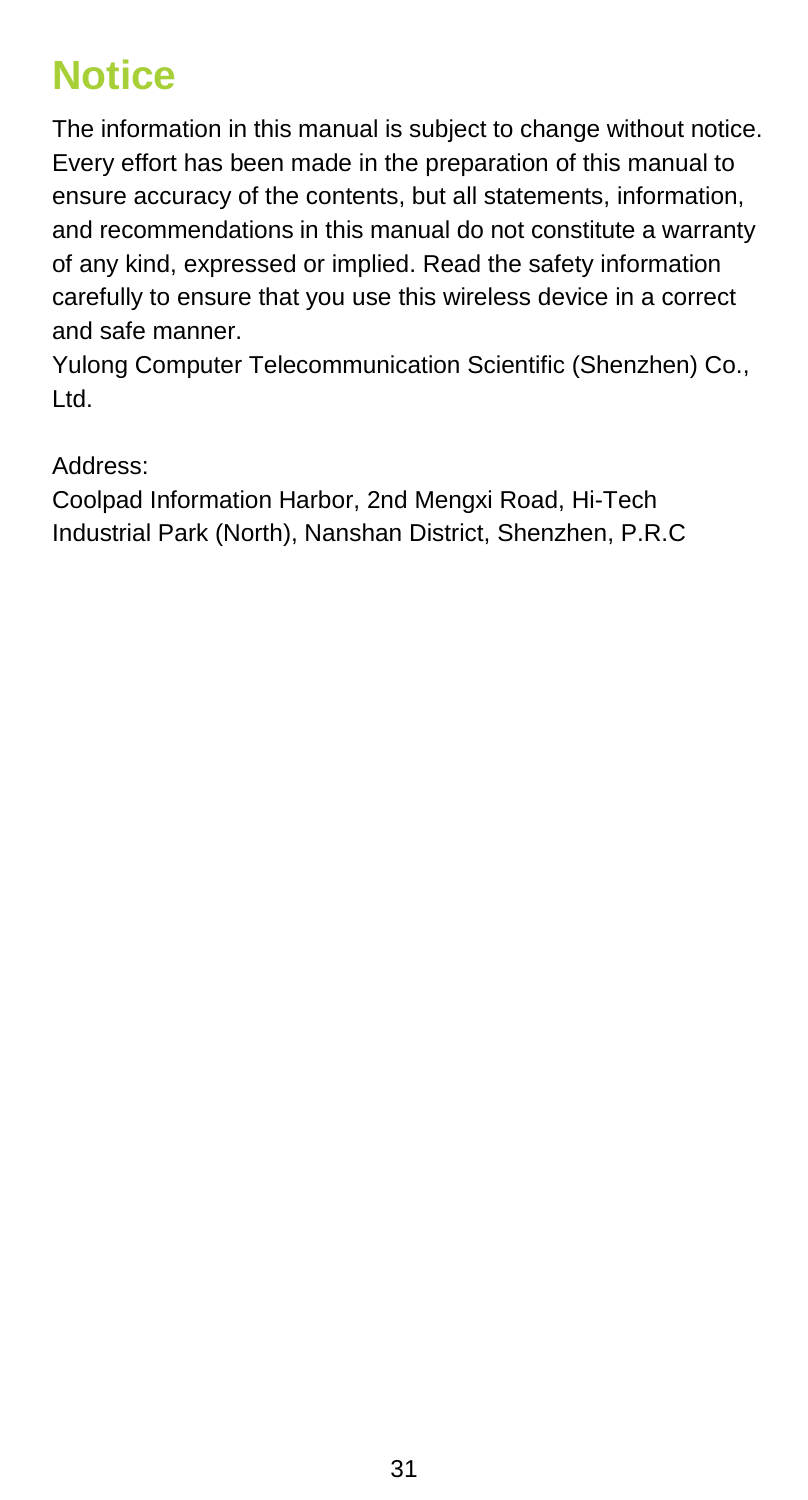## **TECHNICAL DATA**

### **Specs & hardware**

| <b>Specifications</b>    |                                                                             |                                                |  |  |  |  |
|--------------------------|-----------------------------------------------------------------------------|------------------------------------------------|--|--|--|--|
| Dimensions               | $143 \times 72 \times 7.6$ mm                                               |                                                |  |  |  |  |
| Form factor              | Bar                                                                         |                                                |  |  |  |  |
| Antenna                  | Built-in                                                                    |                                                |  |  |  |  |
| SIM card                 |                                                                             | Micro SIM or Nano SIM                          |  |  |  |  |
| Network                  | GSM (900/1800/1900MHz)<br>UMTS (900/2100MHz)<br>LTE (800/1800/2100/2600MHz) |                                                |  |  |  |  |
| Camera                   | Front 2MP + Rear 8MP                                                        |                                                |  |  |  |  |
| Headset jack             | Φ3.5mm CTIA standard                                                        |                                                |  |  |  |  |
| <b>Screen Parameters</b> |                                                                             |                                                |  |  |  |  |
| Type                     | Screen size                                                                 | Resolution                                     |  |  |  |  |
| <b>IPS</b>               | 5.0 inches                                                                  | 1280x720                                       |  |  |  |  |
| <b>Accessories</b>       |                                                                             |                                                |  |  |  |  |
| Battery                  | <b>Battery Type</b>                                                         | Lithium Ion Polymer<br>Rechargeable<br>Battery |  |  |  |  |
|                          | <b>Rated Capacity</b>                                                       | 2000 mAh                                       |  |  |  |  |
|                          | Nominal Voltage                                                             | 3.8V                                           |  |  |  |  |

**Note**: The battery capacity is subject to update and change.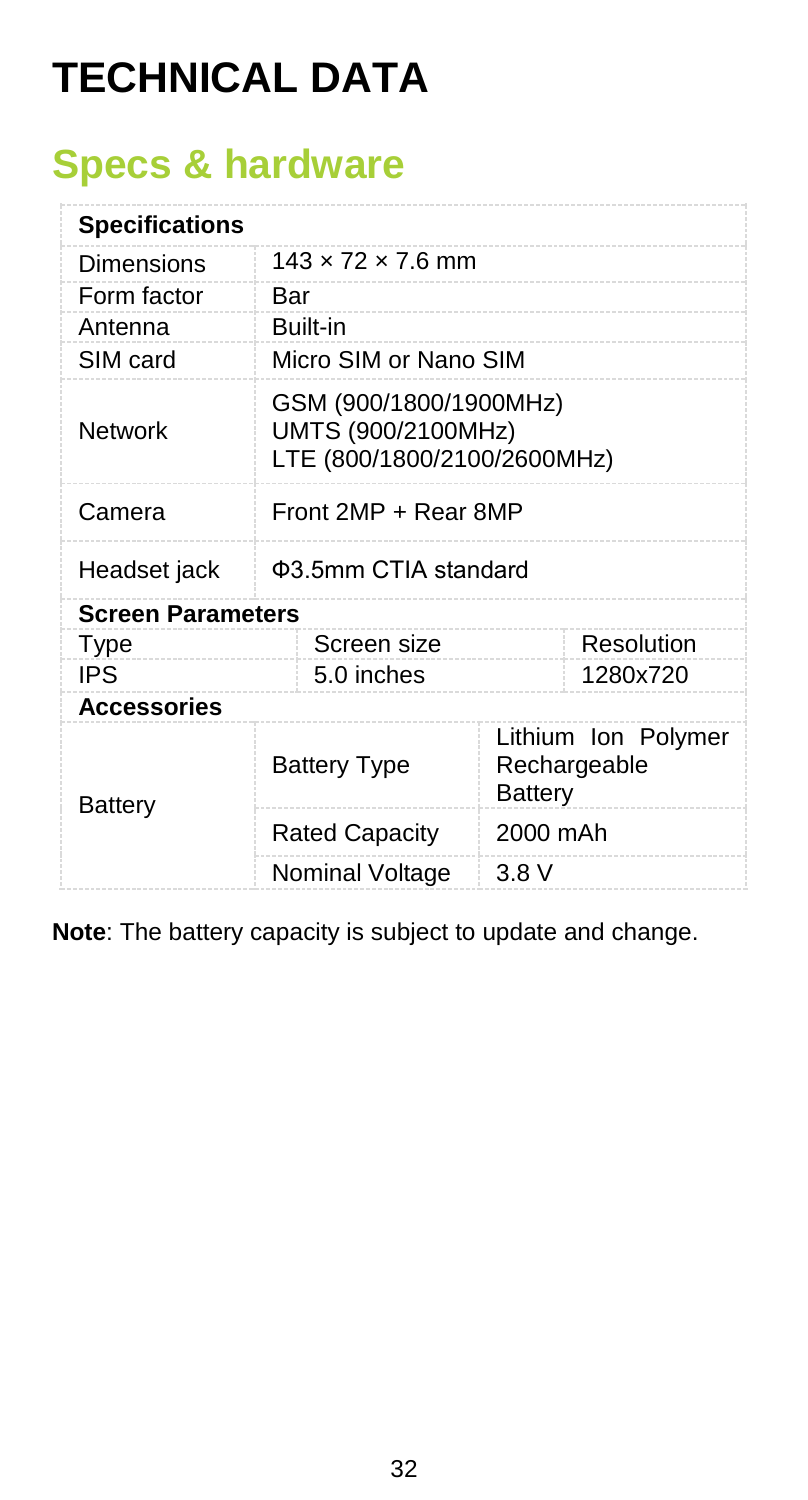### **In-box contents**

| No. | <b>Name</b>               | Quantity |
|-----|---------------------------|----------|
|     | Phone                     |          |
| 2   | <b>Battery (built-in)</b> |          |
| 3   | <b>Travel Charger</b>     |          |
|     | <b>USB Cable</b>          |          |
| 5   | <b>Warranty Card</b>      |          |
| ĥ   | <b>Quick Start Guide</b>  |          |
|     | Headphones                |          |

**Note:** The items supplied with the phone and any available accessories may vary depending on the region or service provider.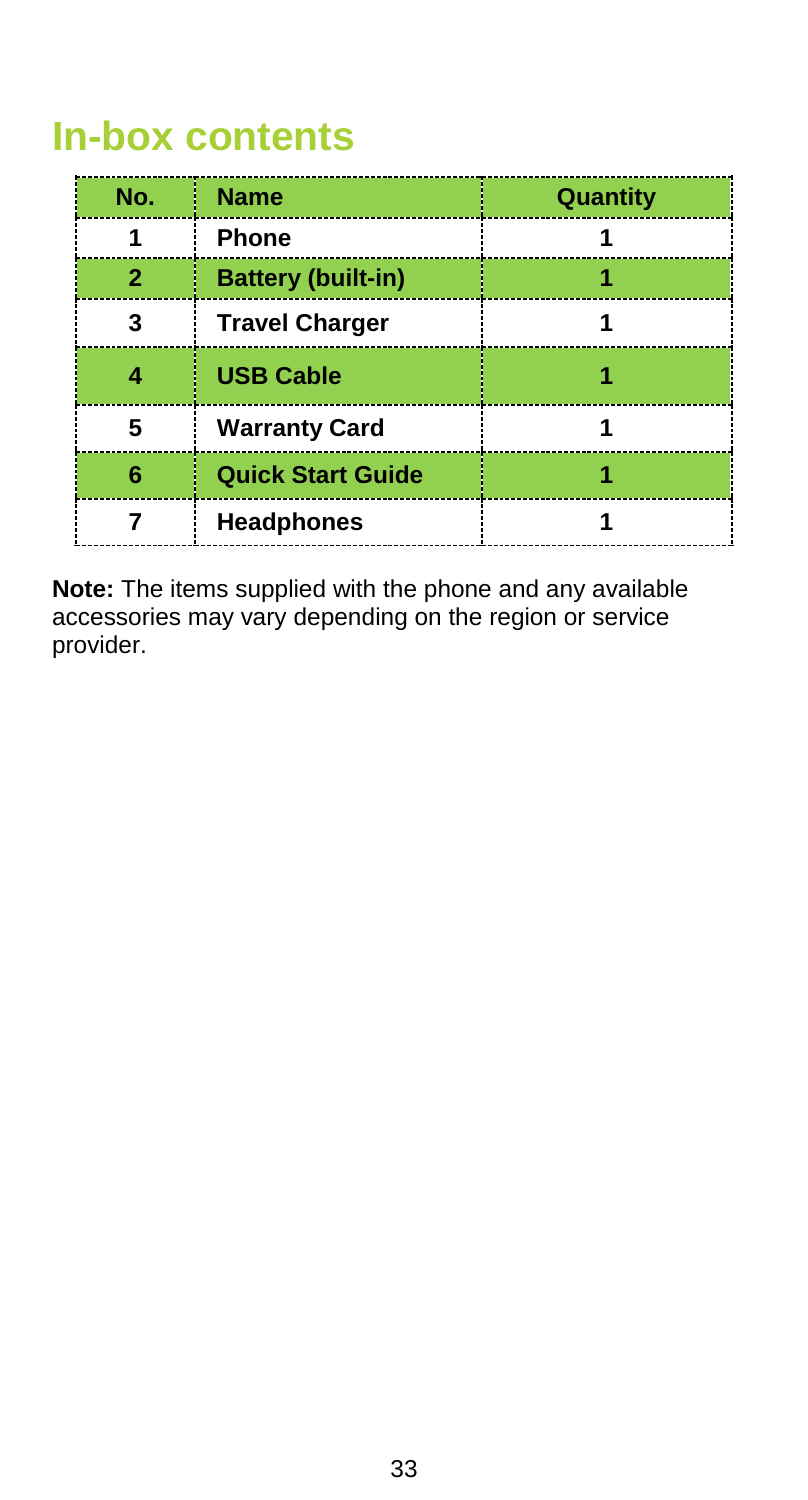### **Declaration of hazardous substances**

|                                                                                                                                                                                                                                                                                                                                                                                                | Toxic or hazardous substances or<br>elements |                               |                        |                                       |                                                                         |                                                                            |  |
|------------------------------------------------------------------------------------------------------------------------------------------------------------------------------------------------------------------------------------------------------------------------------------------------------------------------------------------------------------------------------------------------|----------------------------------------------|-------------------------------|------------------------|---------------------------------------|-------------------------------------------------------------------------|----------------------------------------------------------------------------|--|
| Parts Name                                                                                                                                                                                                                                                                                                                                                                                     | Plu<br>mb<br>um<br>(Pb                       | Mer<br><b>CUL</b><br>٧<br>(Hg | Cа<br>dmi<br>um<br>(Cd | Chr<br>omi<br>um<br>VI<br>(Cr<br>(VI) | Pol<br>ybr<br>omi<br>nat<br>ed<br><b>Bip</b><br>hen<br>yls<br>(PB<br>B) | Poly<br>bro<br>min<br>ated<br>Dip<br>hen<br>vl<br>Eth<br>ers<br>(PB<br>DE) |  |
| PCB<br>Board and<br>Accessori<br>es                                                                                                                                                                                                                                                                                                                                                            | Ō                                            | $\circ$                       | Ō                      | Ō                                     | $\circ$                                                                 | $\circ$                                                                    |  |
| <b>Plastics</b>                                                                                                                                                                                                                                                                                                                                                                                | $\circ$                                      | $\circ$                       | $\circ$                | $\circ$                               | $\circ$                                                                 | $\circ$                                                                    |  |
| Metals                                                                                                                                                                                                                                                                                                                                                                                         | $\circ$                                      | $\circ$                       | $\circ$                | $\circ$                               | $\circ$                                                                 | $\circ$                                                                    |  |
| Battery                                                                                                                                                                                                                                                                                                                                                                                        | $\circ$                                      | $\circ$                       | $\circ$                | $\circ$                               | $\circ$                                                                 | $\circ$                                                                    |  |
| Other                                                                                                                                                                                                                                                                                                                                                                                          | $\circ$                                      | $\circ$                       | $\circ$                | $\circ$<br>$\circ$<br>$\circ$         |                                                                         |                                                                            |  |
| o: indicates that the content of the toxic or hazardous<br>substance in all homogeneous materials is within the limit of<br>the SJ/T11363-2006 standard.                                                                                                                                                                                                                                       |                                              |                               |                        |                                       |                                                                         |                                                                            |  |
| x: indicates that the content of the toxic or hazardous<br>substance in some homogeneous materials exceeds the<br>limit of the SJ/T11363-2006 standard.                                                                                                                                                                                                                                        |                                              |                               |                        |                                       |                                                                         |                                                                            |  |
| The Environmentally Friendly Use Period of<br>this product is 20 years, as shown by the<br>symbol on the left. The Environmentally<br>Friendly Use Period of replaceable parts, such<br>as battery, may be different from that of the<br>product. The Environmentally Friendly Use<br>Period is valid only when the product is<br>operated under the conditions defined in this<br>User Guide. |                                              |                               |                        |                                       |                                                                         |                                                                            |  |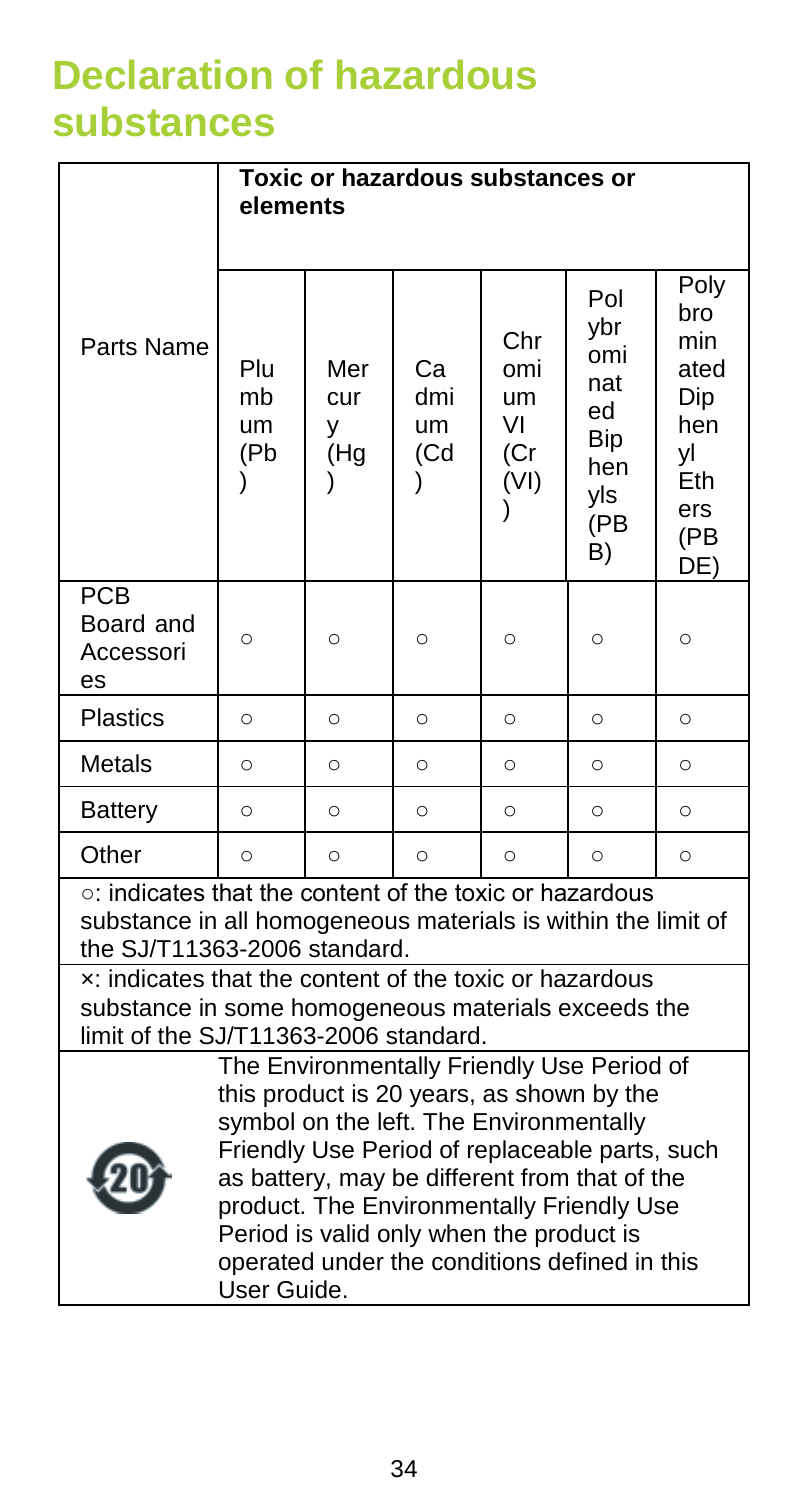# coolpad

# Safety and regulatory guide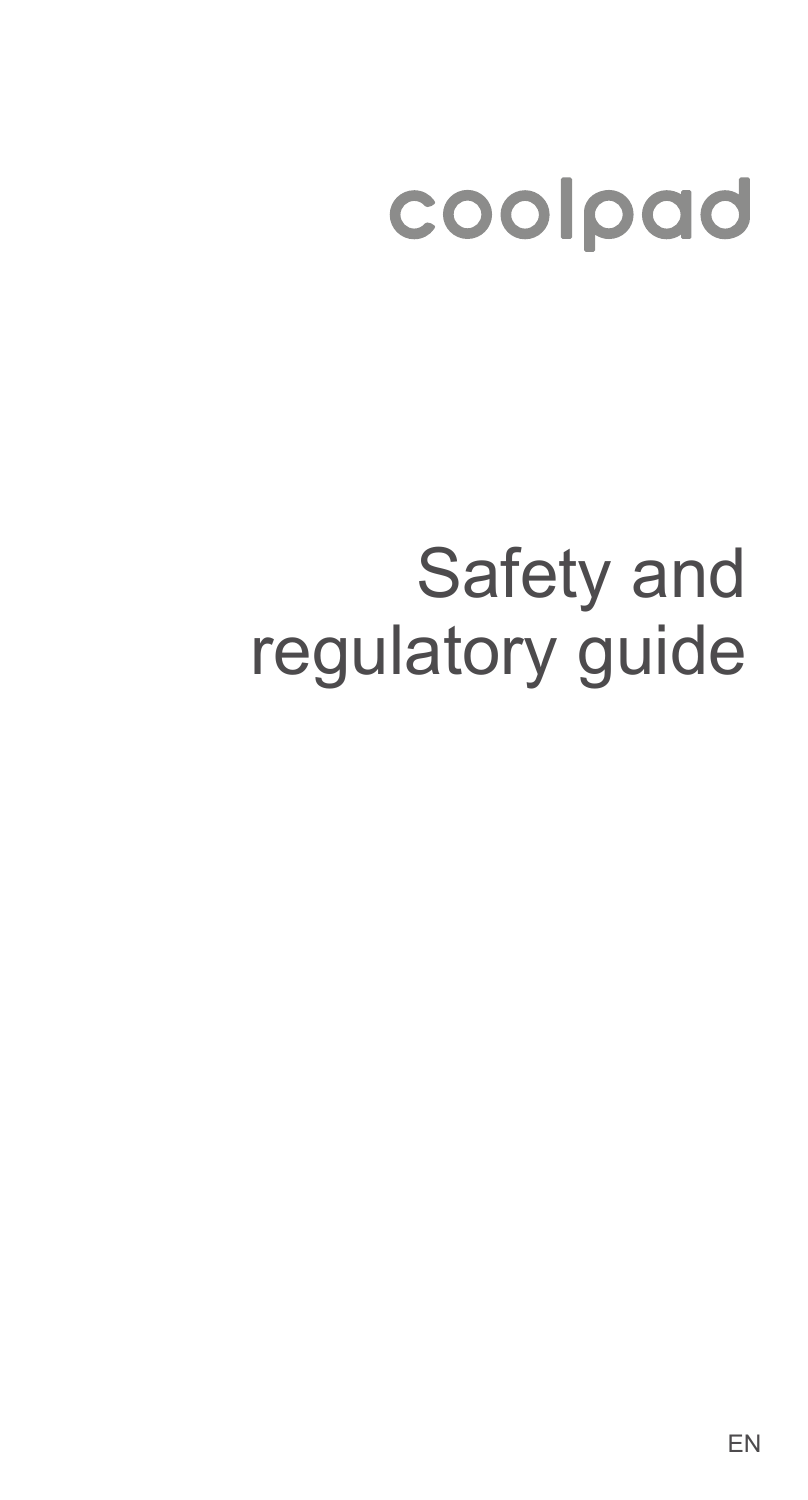#### **Please read before proceeding**

THE BATTERY IS NOT FULLY CHARGED WHEN YOU TAKE THE DEVICE OUT OF THE BOX.

#### **Important health information and safety precautions**

When using this product, the safety precautions below must be taken to avoid possible legal liabilities and damages.

Retain and follow all product safety and operating instructions. Observe all warnings in the operating instructions on the product. To reduce the risk of bodily injury, electric shock, fire, and damage to the equipment, observe the following precautions.

#### **Electrical safety**

This product is intended for use when supplied with power from the designated battery or power supply unit. Other usage may be dangerous and will invalidate any approval given to this product.

#### **Safety precautions for proper grounding installation**

CAUTION: Connecting to improperly grounded equipment can result in an electric shock to your device.

This product is equipped with a USB Cable for connecting with desktop or notebook computer. Be sure your computer is properly grounded (earthed) before connecting this product to the computer. The power supply cord of a desktop or notebook computer has an equipment-grounding conductor and a grounding plug. The plug must be plugged into an appropriate outlet which is properly installed and grounded in accordance with all local codes and ordinances.

#### **Safety precautions for power supply unit**

#### **• Use the correct external power source** A product should be operated only from the type of power source indicated on the electrical ratings label.

#### **• Be careful when using batteries**

This product contains a lithium-ion polymer or lithium-ion battery. In the event of improper handling of the batteries, there is a risk of a fire or burns. Do not attempt to open or repair the batteries. Do not disassemble, press, puncture, short circuit the batteries or throw them into a fire or water and do not expose the batteries to temperatures exceeding 45 ˚C.



WARNING: If you wish to prevent a fire or burns hazard, do not disassemble, press, puncture or short circuit the batteries or expose them to temperatures exceeding 45 °C or throw them into a fire or water. Recycle or dispose of used batteries in accordance with local directives or the reference handbook provided with the product.



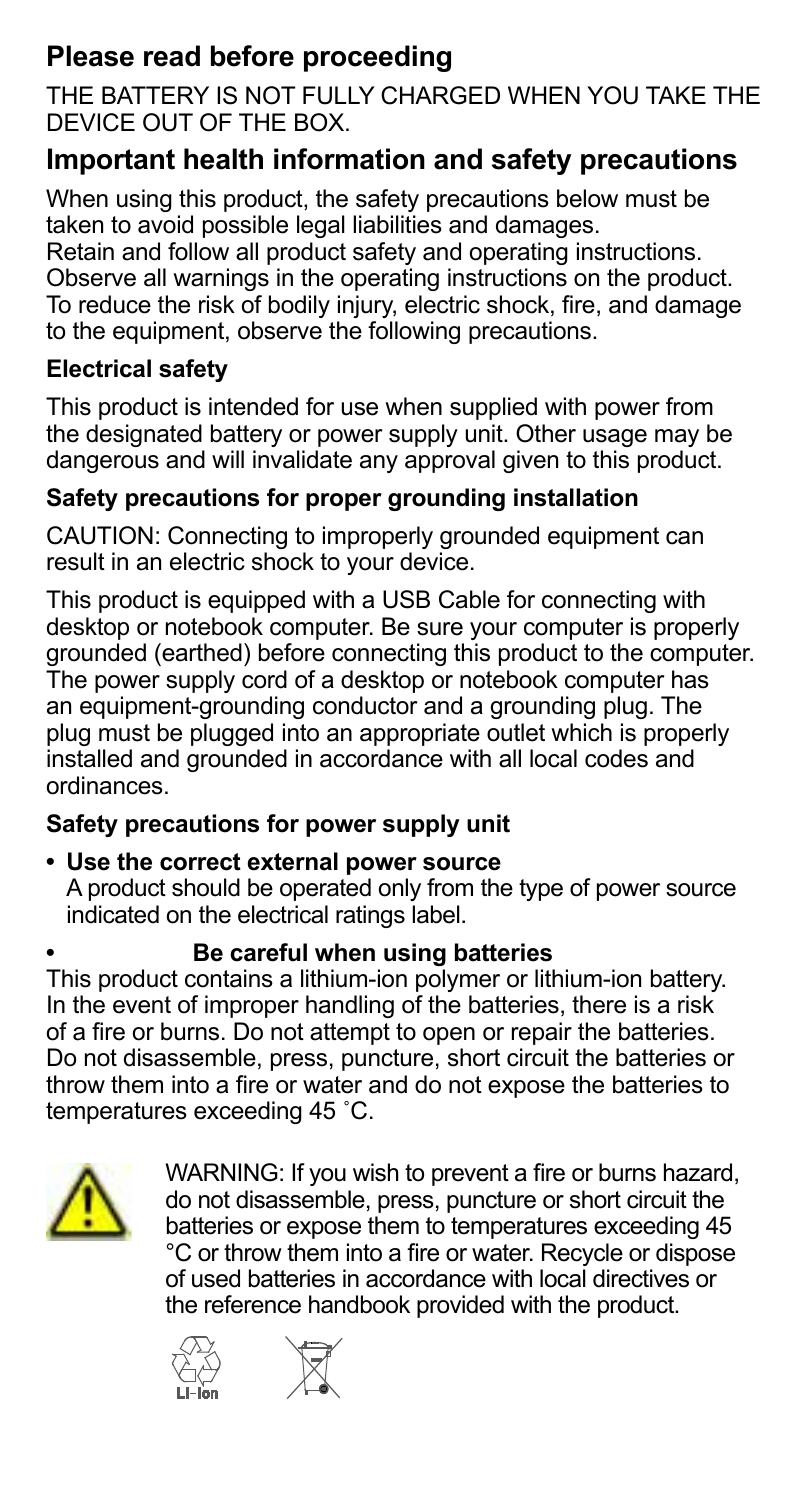- Keep the product dry and away from water or other liquids as this could result in a short circuit.
- The phone should only be connected to products that bear the USB-IF logo or have completed the USB-IF compliance program.
- If the battery leaks:
	- Do not allow the leaking fluid to come in contact with skin or clothing. If already in contact, flush the affected area immediately with clean water and seek medical advice.
	- Do not allow the leaking fluid to come in contact with eyes. If already in contact, DO NOT rub; rinse with clean water immediately and seek medical advice.
	- Take extra precautions to keep a leaking battery away from fire as there is a danger of ignition or explosion.
- Recommended operating ambient temperature is between 0 °C and  $45^{\circ}$ C.
- If dropped in water water, make sure to turn off the mobile and send it to the local Certified Store/Repair centre immediately for repair. Do not attempt to dry it by using any heating equipment such as dryers, microwave ovens, etc.
- Prolonged phone calls, web surfing sessions and gaming may result in the phone warming up, especially when charging. This is normal phenomenon among modern smartphones.
- When charging the phone, do not use the phone close to your face when calling. Follow any other laws governing mobile phone usage.

#### **Safety precautions for direct sunlight**

Keep this product away from excessive moisture and extreme temperatures. Do not leave the product inside a vehicle or in places where the temperature may exceed 60°C (140°F), such as on a car dashboard, window sill, or behind a glass that is exposed to direct sunlight or strong ultraviolet light for extended periods of time. This may damage the product, overheat the battery, or pose a risk to the vehicle.

#### **Safety in aircraft**

If you want to use this device when on board an aircraft, remember to turn off your phone by switching to Airplane Mode.

#### **Environment restrictions**

Do not use this product in gas stations, fuel depots, chemical plants or where blasting operations are in progress, or in potentially explosive atmospheres. Please be aware that sparks in such areas could cause an explosion or fire resulting in bodily injury or even death.

#### **Interference with the function of medical devices**

This product may cause the malfunction of medical devices.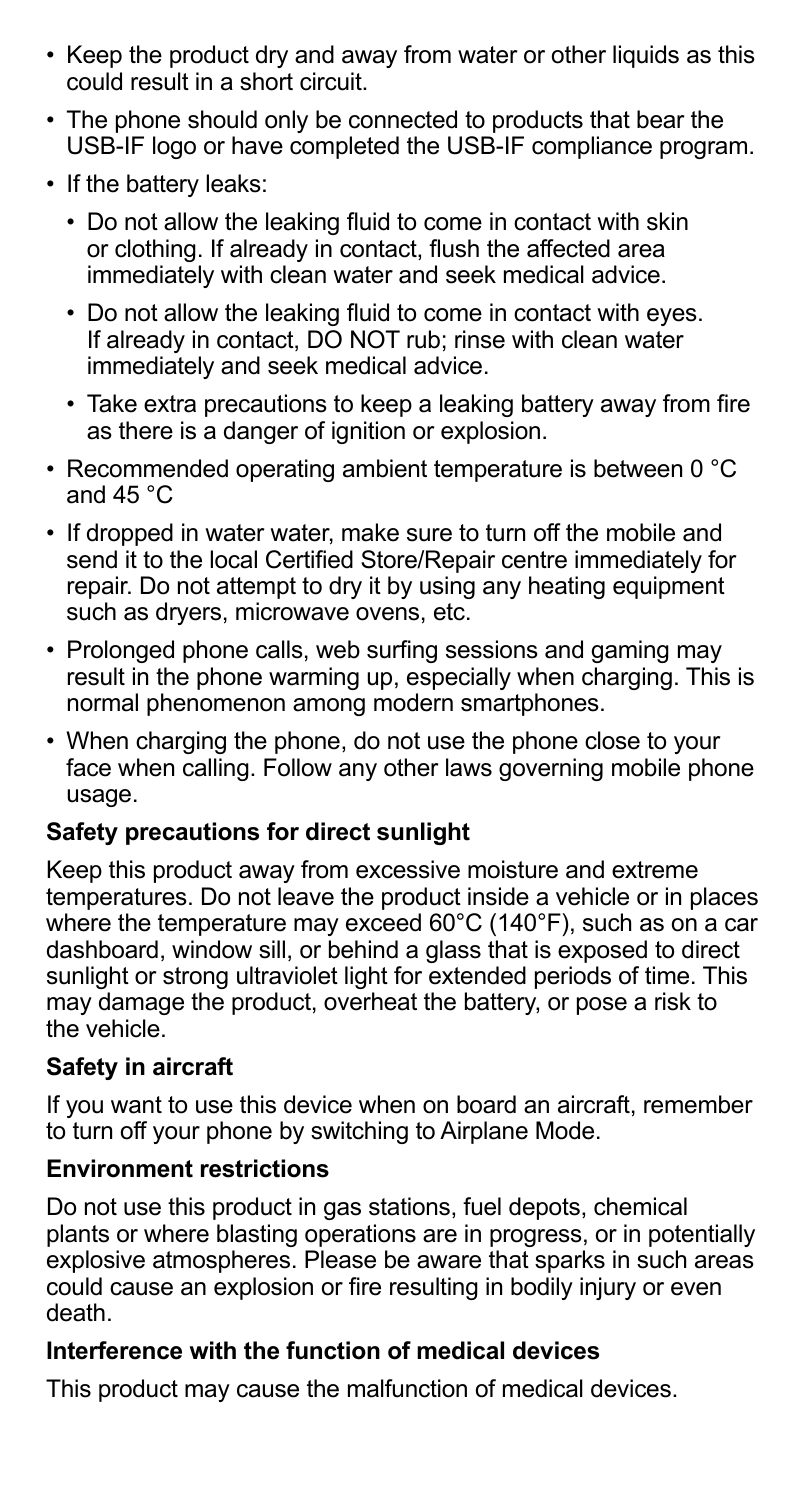#### **Hearing aids**

Some digital wireless phones may interfere with some hearing aids.

In the event of such interference, you may want to consult your service provider, or call the customer service line to discuss alternatives.

#### **Electrical safety**

- Avoid using your phone near metal structures (for example, the steel frame of a building).
- Avoid using your phone near strong electromagnetic sources, such as microwave ovens, sound speakers, TV and radio.
- Use only approved accessories
- Do not connect with incompatible products or accessories.
- Seek professional advice when connecting a phone interface to the vehicle electrical system.
- Do not attempt to disassemble the phone or its accessory.
- Only qualified personnel must service or repair the phone or its accessory.

Place all accessories (such as SIM or USIM card, power adapter, etc.) out of children's reach to avoid choking hazards.

#### **General precautions**

You alone are responsible for how you use your phone and any consequences of its use. You must always switch off your phone wherever the use of a phone is prohibited. Use of your phone is subject to safety measures designed to protect users and their environment.

- Avoid applying excessive pressure to the device Do not apply excessive pressure on the screen and the device to prevent damaging them and remove the device from your pants' pocket before sitting down. It is also recommended that you store the device in a protective case and only use the device stylus or your finger when interacting with the touch screen. Cracked display screens due to improper handling are not covered by the warranty.
- Always treat your phone and its accessories with care and keep them in a clean and dust-free place.
- Do not expose your phone or its accessories to open flames or lit tobacco products.
- Do not drop, throw or try to bend your phone or its accessories.
- Store your phone or its accessories at temperatures between 0° C to  $45^\circ$  C.
- Please check local regulations for disposal of electronic products. Damage requiring service:
- The product has been exposed to rain or liquid, dropped, subject to impact or damaged.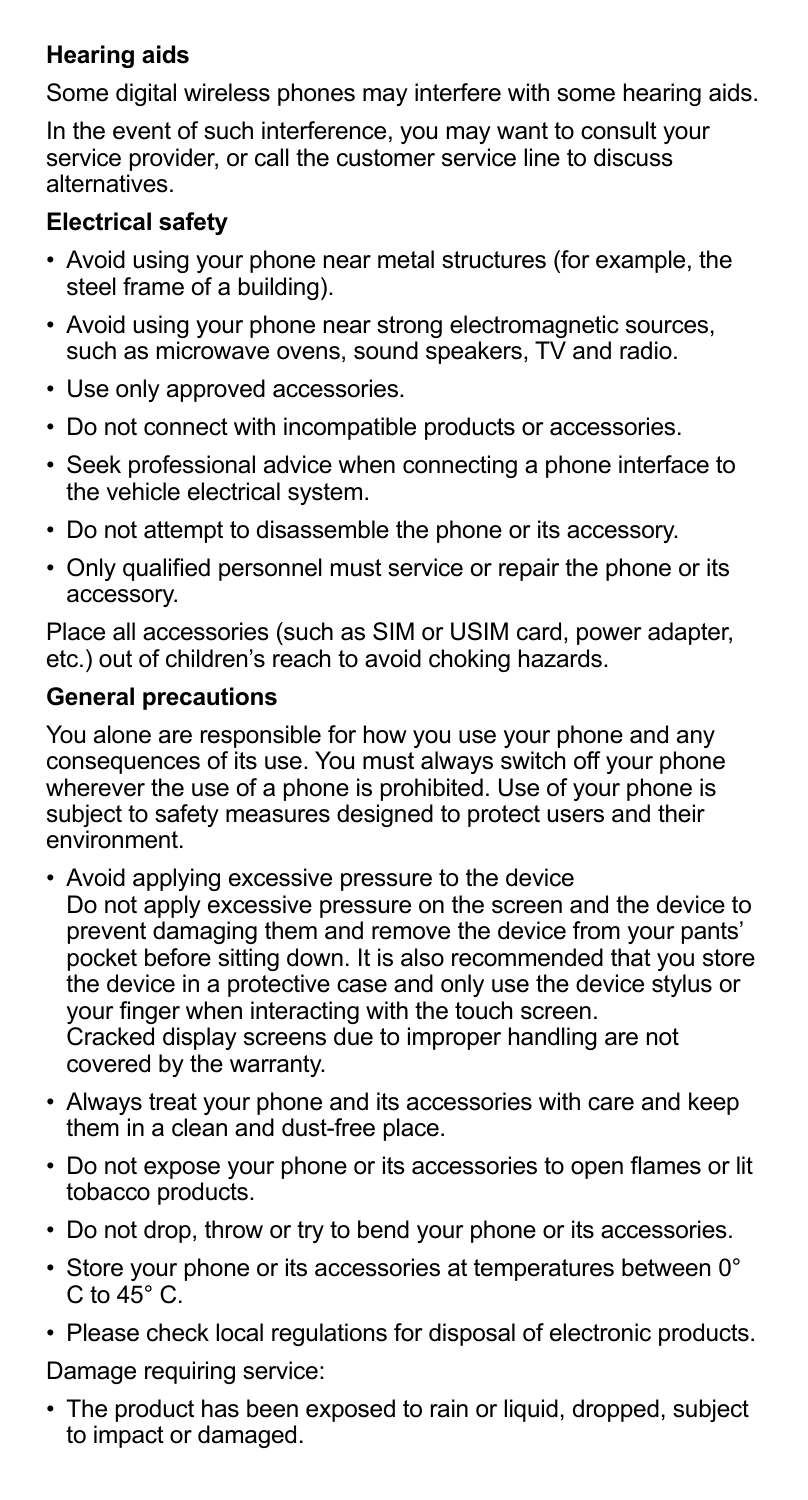- There are noticeable signs of overheating.
- The product does not operate normally when you follow the … operating instructions.
- Avoid hot areas.
- Avoid wet areas.
- Avoid using your device after a dramatic change in temperature. NOTICE: When taking the device from low-temperature conditions into a warmer environment or from high-temperature conditions into a cooler environment, allow the device to acclimate to room temperature before turning on power.
- Never push objects of any kind into cabinet slots or other openings in the product. Slots and openings are provided for ventilation. These openings must not be blocked or covered.
- Turn down the volume before using headphones or other audio devices. Please note that high volume can damage your ears.
- Unplug the product from the wall outlet before cleaning. Do not use liquid cleaners or aerosol cleaners. Use a damp cloth for cleaning, but NEVER use water to clean the LCD screen.
- Do not leave your phone and its accessories within the reach of small children or allow them to play with it. They could hurt themselves or others, or could accidentally damage the phone.
- To minimise the risk of RSI, when Texting or playing games with your phone:
	- Do not grip the phone too tightly
	- Press the buttons lightly
- Do not touch the SIM card's metal connectors.
- This phone, like any wireless phone, operates using radio signals, which cannot guarantee connection in all conditions. Therefore, you must never rely solely on any wireless phone for emergency communications.
- According to research, texting or talking on the phone while driving significantly increases the fatality risk

| This product can be used in the following countries: |           |           |           |           |    |     |    |     |
|------------------------------------------------------|-----------|-----------|-----------|-----------|----|-----|----|-----|
| AT                                                   | <b>BE</b> | <b>BG</b> | BIH       | <b>CH</b> | CY | CZ. | DE | DK  |
| EE.                                                  | ES.       | FI        | <b>FR</b> | GB        | GR | HR  | HU |     |
| LТ                                                   | LU        | LV        | MT        | <b>NL</b> | NO | PL  | PT | RO. |
| <b>RS</b>                                            | <b>SE</b> | SI        | SK        |           |    |     |    |     |

#### **SAR**

This mobile device meets international directives for exposure to